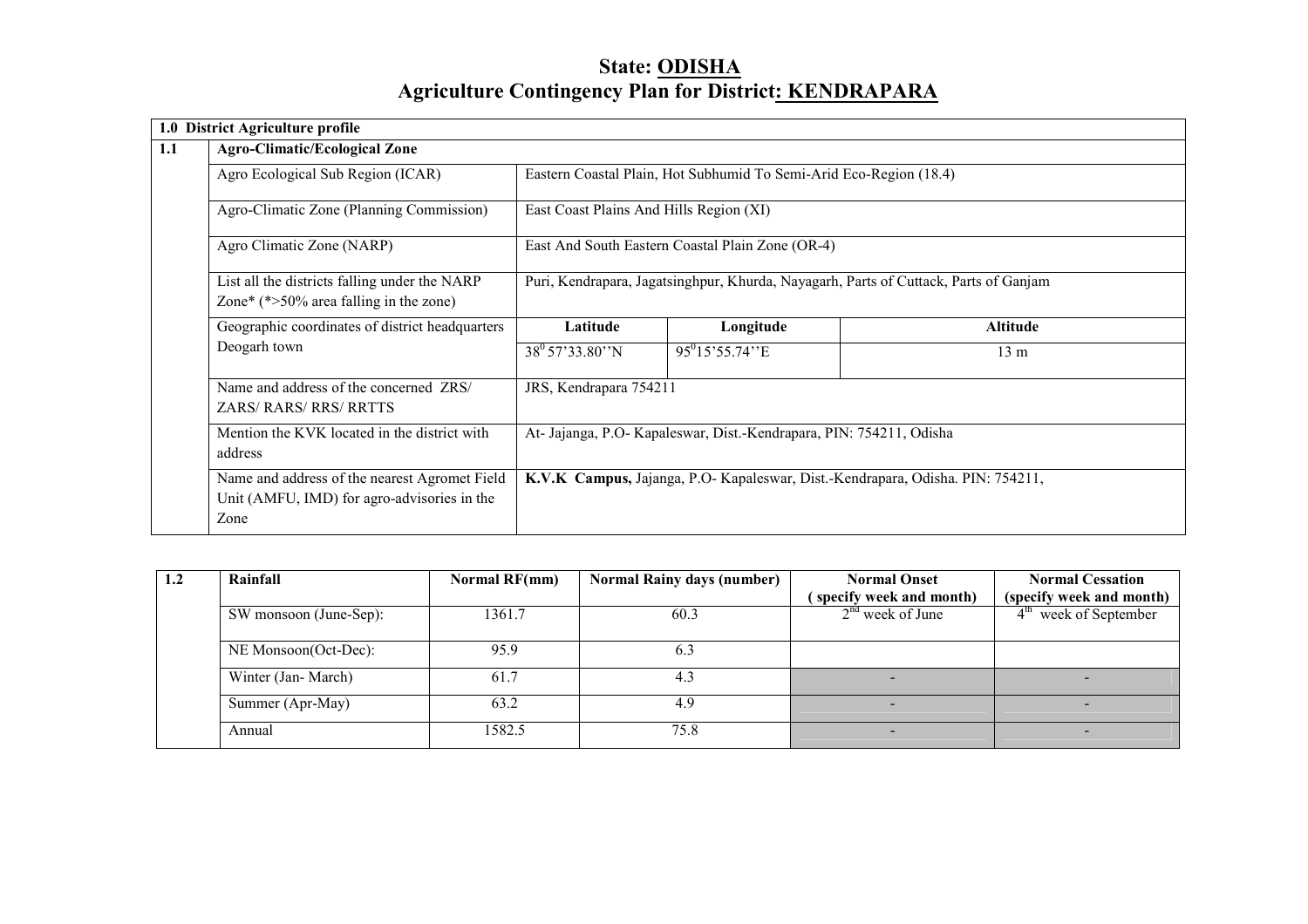| 1.3 | <b>Land use</b>              | Geographical | Cultivable | Forest | Land under       | Permanent | Cultivable   | Land      | Barren and   | Current       | Other   |
|-----|------------------------------|--------------|------------|--------|------------------|-----------|--------------|-----------|--------------|---------------|---------|
|     | pattern of the               | area         | land       | area   | non-             | pastures  | wasteland    | under     | uncultivable | fallows       | fallows |
|     | district (latest statistics) |              |            |        | agricultural use |           |              | Misc.     | land         |               |         |
|     |                              |              |            |        |                  |           |              | tree      |              |               |         |
|     |                              |              |            |        |                  |           |              | crops and |              |               |         |
|     |                              |              |            |        |                  |           |              | groves    |              |               |         |
|     | Area ('000 ha)               | 264          | 166        | 25     | 49               | 8         | <sub>0</sub> |           |              | $\Omega$<br>ð | 14      |
|     |                              |              |            |        |                  |           |              |           |              |               |         |

| 1.4 | Major Soils (common names like red sandy | Area $(900 \text{ ha})$ | Percent (%) of total |
|-----|------------------------------------------|-------------------------|----------------------|
|     | loam deep soils (etc.,)*                 |                         |                      |
|     | 1. Alluvial soils                        | 142                     | 74.65                |
|     |                                          |                         |                      |
|     | 2. Saline soils                          | 32.35                   | 17.00                |
|     |                                          |                         |                      |
|     | 3. Black soils                           | 15.85                   | 8.35                 |
|     |                                          |                         |                      |

(Data source: Soil Resource Maps of NBSS & LUP)

| 1.5 | <b>Agricultural land use</b> | Area ('000 ha) | Cropping intensity % |
|-----|------------------------------|----------------|----------------------|
|     | Net sown area                | 144            | 186                  |
|     | Area sown more than once     | 24             |                      |
|     | Gross cropped area           | 268            |                      |
|     | Net irrigated area           | 67.04          |                      |

| 1.6 | <b>Irrigation</b>            |        | Area ('000 ha) |                                    |
|-----|------------------------------|--------|----------------|------------------------------------|
|     | Rainfed area                 |        | 76.96          |                                    |
|     | <b>Sources of Irrigation</b> | Number | Area ('000 ha) | Percentage of total irrigated area |
|     | Canals                       |        | 46.150         | 68.84                              |
|     | Tanks                        | 1654   | 1.120          | . 67                               |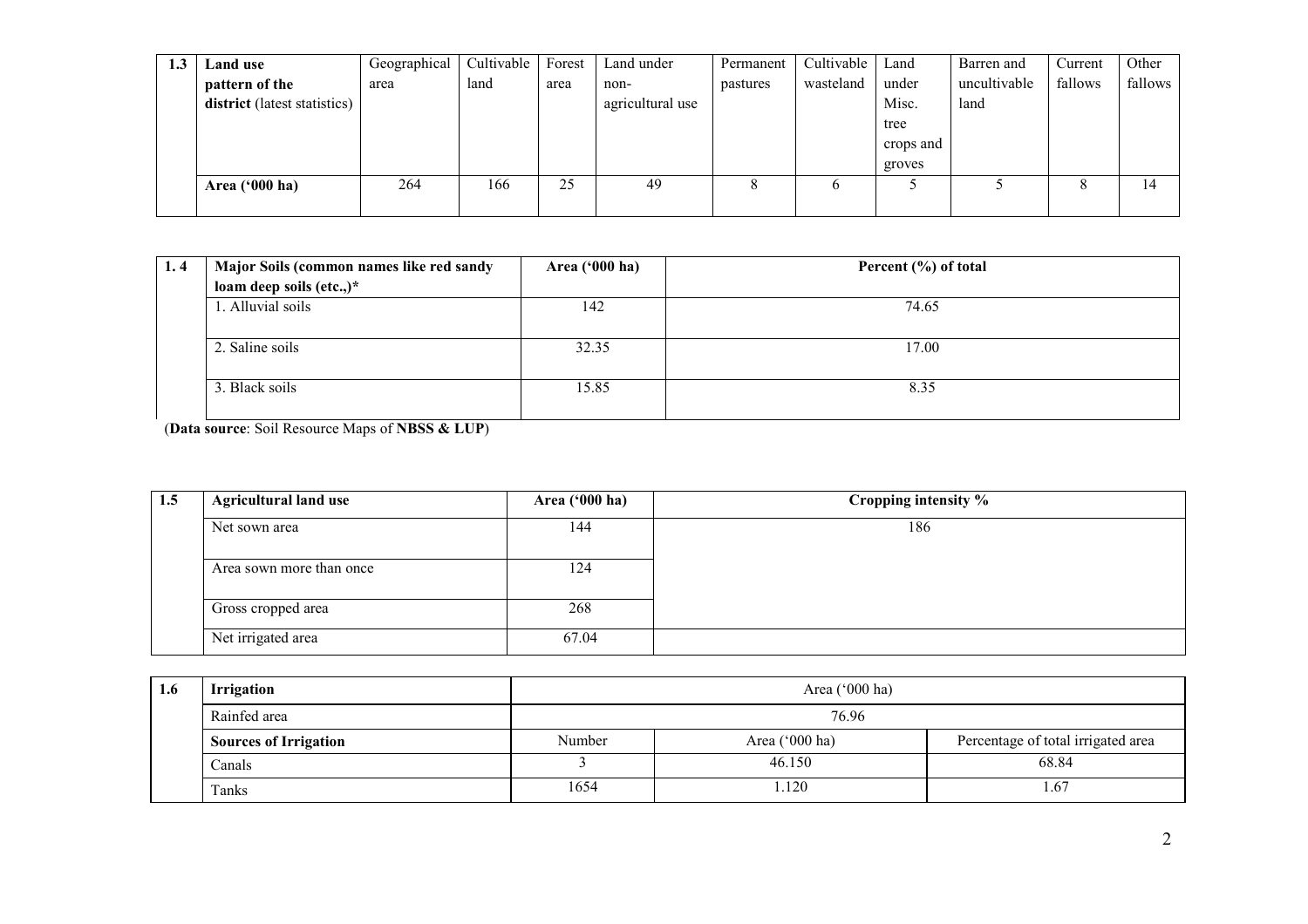| Open wells                                                                                                 | 3614                      | 1.800                                                          | 2.68                                                                                              |
|------------------------------------------------------------------------------------------------------------|---------------------------|----------------------------------------------------------------|---------------------------------------------------------------------------------------------------|
| Bore wells                                                                                                 | 3438                      | 3.245                                                          | 4.84                                                                                              |
| Lift irrigation schemes                                                                                    | 1378                      | 10.371                                                         | 15.47                                                                                             |
| Other sources (please specify)                                                                             |                           | 4.350                                                          | 6.49                                                                                              |
|                                                                                                            |                           |                                                                |                                                                                                   |
| <b>Total Irrigated Area</b>                                                                                |                           | 67.04                                                          | 45.6%                                                                                             |
| Pump sets                                                                                                  | 4313                      |                                                                |                                                                                                   |
| No. of Tractors                                                                                            | 492                       |                                                                |                                                                                                   |
| Groundwater availability and use* (Data<br>source: State/Central Ground water<br><b>Department /Board)</b> | No. of blocks/<br>Tehsils | $(\%)$ area                                                    | Quality of water (specify the problem<br>such as high levels of arsenic, fluoride,<br>saline etc) |
| Over exploited                                                                                             | Nil                       |                                                                |                                                                                                   |
| Critical                                                                                                   | Nil                       |                                                                |                                                                                                   |
| Semi-critical                                                                                              | Nil                       |                                                                |                                                                                                   |
| Safe                                                                                                       | 9                         | 100%                                                           |                                                                                                   |
| Wastewater availability and use                                                                            |                           |                                                                |                                                                                                   |
| Ground water quality                                                                                       |                           | Ground water is affected with Nitrate>45mg/l and Iron>1.0 mg/l |                                                                                                   |
| *over-exploited: groundwater utilization > 100%; critical: 90-100%; semi-critical: 70-90%; safe: <70%      |                           |                                                                |                                                                                                   |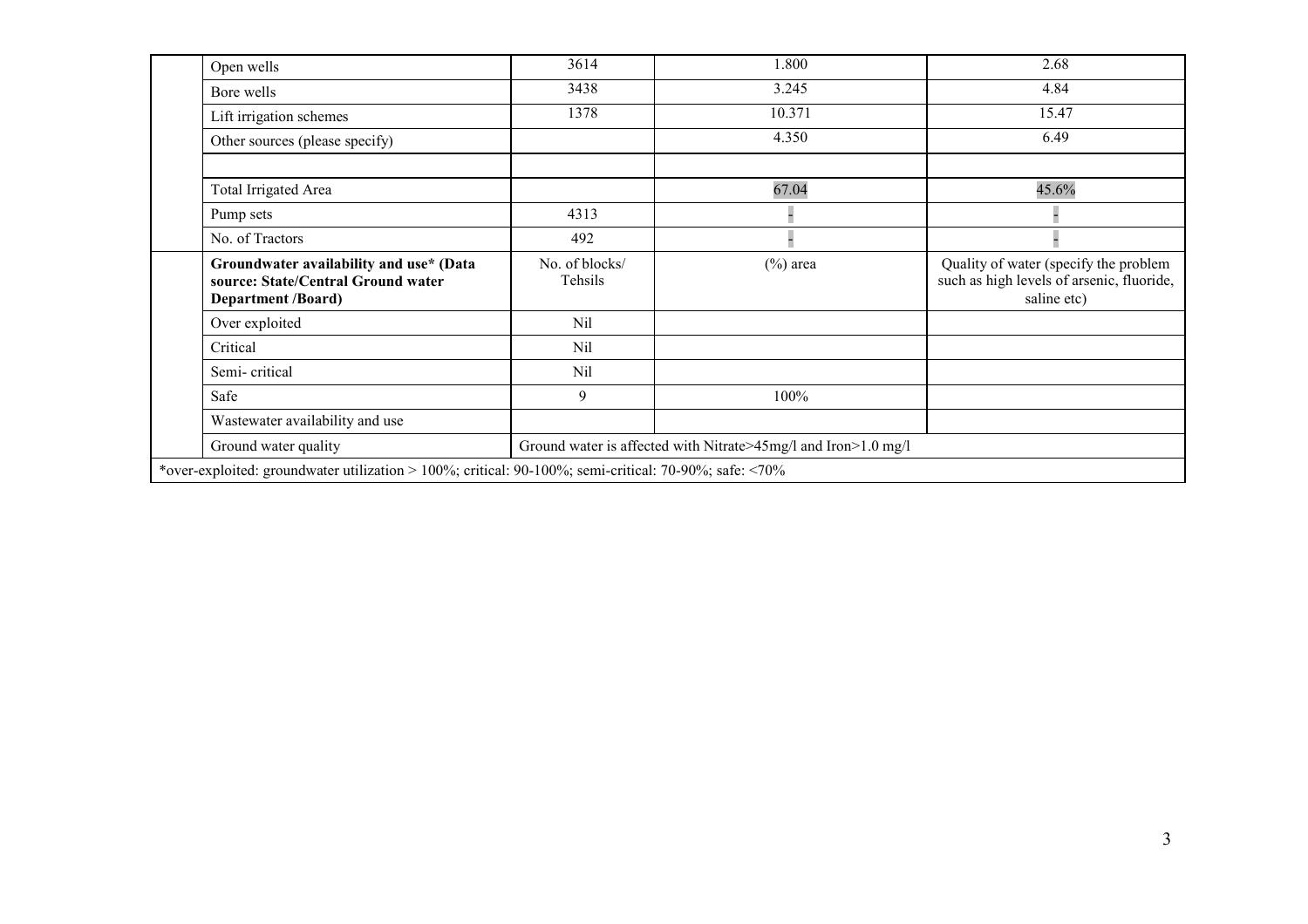### 1.7 Area under major field crops & horticulture (as per latest figures) (Specify year 2005-09 e.g., 2008-09)

| 1.7 | Major field crops cultivated |                          | Area ('000 ha) |       |           |         |       |        |             |  |  |
|-----|------------------------------|--------------------------|----------------|-------|-----------|---------|-------|--------|-------------|--|--|
|     |                              | <b>Kharif</b>            |                | Rabi  |           |         |       |        |             |  |  |
|     |                              | Irrigated                | Rainfed        | Total | Irrigated | Rainfed | Total | Summer | Grand total |  |  |
|     | Paddy                        | $\overline{\phantom{0}}$ | 138            | 138   | 135.3     |         | 135.3 | 5.02   | 278.32      |  |  |
|     | Greengram                    | $\overline{\phantom{0}}$ |                |       | 34.86     |         | 34.86 |        | 34.86       |  |  |
|     | Blackgram                    | $\overline{\phantom{a}}$ |                |       | 37.93     |         | 37.93 |        | 37.93       |  |  |
|     | Groundnut                    | $\overline{\phantom{0}}$ |                |       | 10.66     |         | 10.66 |        | 10.66       |  |  |
|     | Jute                         |                          | 3.31           | 3.31  |           |         |       |        | 3.31        |  |  |
|     | Sunflower                    |                          |                |       | 0.30      |         | 0.30  |        | 0.30        |  |  |

|      | Horticulture crops - Fruits         | Total Area ('000 ha) |
|------|-------------------------------------|----------------------|
|      | Mango                               | 1.137                |
|      | Banana                              | 0.254                |
|      | Guava                               | 0.069                |
|      | Papaya                              | 0.014                |
|      | Sapota                              | 0.08                 |
|      | Horticulture crops - Vegetables     | Total                |
|      | <b>Brinjal</b>                      | 6.108                |
|      | Tomato                              | 4.354                |
|      | Chilli                              | 3.67                 |
|      | Cabbage                             | 1.7                  |
|      | Cauliflower                         | 1.64                 |
| Okra |                                     | 1.93                 |
|      | Potato                              | $\overline{1.2}$     |
|      | Sweetpotato                         | 0.23                 |
|      | <b>Plantation crops</b>             | Total                |
|      | Coconut                             | 2.084                |
|      | Arecanut                            | 0.22                 |
|      | Eg., industrial pulpwood crops etc. |                      |
|      | Fodder crops                        | Total                |
|      | Vertiver                            | 4.53                 |
|      | Total fodder crop area              |                      |
|      | Grazing land                        | $\,8\,$              |
|      | Sericulture etc                     |                      |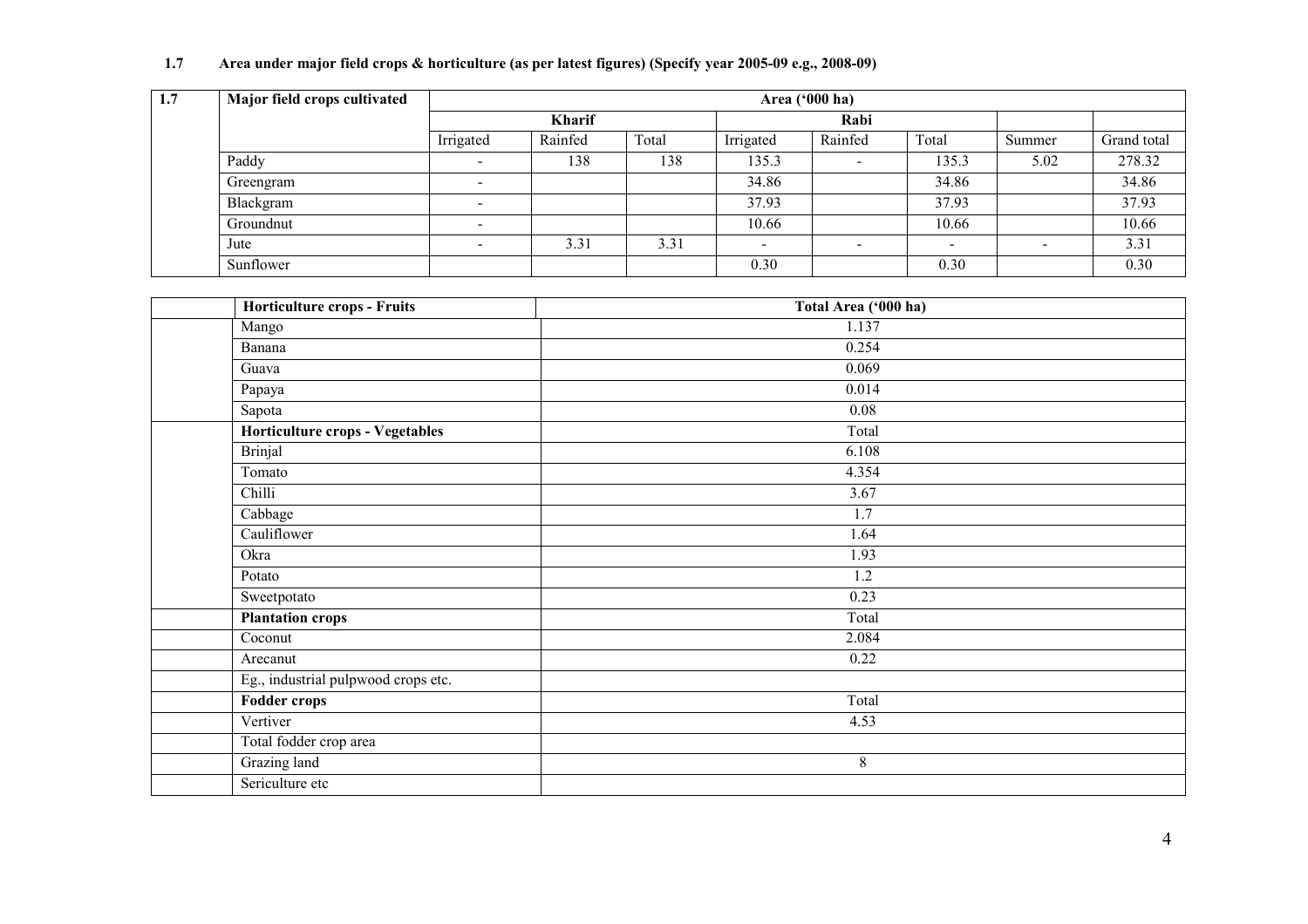| Horticulture<br>crops<br>†ruits | $(900)$ ha<br>Fotal<br>. Area ′ |
|---------------------------------|---------------------------------|
| . .<br>Oth<br>'snecity,         |                                 |

| 1.8  | Livestock                                                   |                        | <b>Male ('000)</b> |                    | Female ('000)                                    |                                                          | <b>Total ('000)</b>    |                                 |
|------|-------------------------------------------------------------|------------------------|--------------------|--------------------|--------------------------------------------------|----------------------------------------------------------|------------------------|---------------------------------|
|      | Non descriptive Cattle (local low yielding)                 |                        | 25000              |                    | 125000                                           |                                                          |                        | 150000                          |
|      | Improved cattle                                             |                        | 10085              |                    | 50000                                            |                                                          | 60085                  |                                 |
|      | Crossbred cattle                                            |                        | 24568              |                    | 52860                                            |                                                          |                        | 77428                           |
|      | Non descriptive Buffaloes (local low yielding)              |                        | 3760               |                    | 8004                                             |                                                          |                        | 11,764                          |
|      | <b>Descript Buffaloes</b>                                   |                        | 2080               |                    | 6228                                             |                                                          |                        | 8308                            |
|      | Goat                                                        |                        | 15480              |                    | 6520                                             |                                                          |                        | 22000                           |
|      | Sheep                                                       |                        | 8220               |                    | 8797                                             |                                                          |                        | 17017                           |
|      | Others (Camel, Pig, Yak etc.)                               |                        |                    |                    |                                                  |                                                          |                        | 2134(Pig)                       |
|      | Commercial dairy farms (Number)                             |                        |                    |                    |                                                  |                                                          |                        |                                 |
| 1.9  | Poultry                                                     |                        | No. of farms       |                    |                                                  | Total No. of birds ('000)                                |                        |                                 |
|      | Commercial                                                  |                        | 208                |                    |                                                  | 45.8                                                     |                        |                                 |
|      | Backyard                                                    |                        |                    |                    | 94.8                                             |                                                          |                        |                                 |
| 1.10 | Fisheries (Data source: Chief Planning Officer)             |                        |                    |                    |                                                  |                                                          |                        |                                 |
|      | A. Capture                                                  |                        |                    |                    |                                                  |                                                          |                        |                                 |
|      | i) Marine (Data Source: Fisheries Department)               | No. of fishermen       |                    | <b>Boats</b>       |                                                  | <b>Nets</b>                                              |                        | <b>Storage</b>                  |
|      |                                                             |                        | Mechanized         | Non-<br>mechanized | Mechanized<br>(Trawl nets,<br>Gill nets)         | Non-mechanized<br>(Shore Seines, Stake<br>$&$ trap nets) |                        | facilities (Ice<br>plants etc.) |
|      |                                                             | 1858-                  | $265 -$            | 1998               | 203                                              | 1134                                                     |                        |                                 |
|      | ii) Inland (Data Source: Fisheries Department)              | No. Farmer owned ponds |                    |                    | <b>No. of Reservoirs</b>                         | No. of village tanks                                     |                        |                                 |
|      |                                                             | 1540                   |                    |                    |                                                  |                                                          | 928                    |                                 |
|      | <b>B.</b> Culture                                           |                        |                    |                    |                                                  |                                                          |                        |                                 |
|      |                                                             |                        |                    |                    | <b>Yield</b><br>Water Spread Area (ha)<br>(t/ha) |                                                          | Production ('000 tons) |                                 |
|      | i) Brackish water (Data Source: MPEDA/Fisheries Department) |                        |                    | 1492.50-           |                                                  | $1.43 -$                                                 | 2138.5-                |                                 |
|      | ii) Fresh water (Data Source: Fisheries Department)         |                        |                    |                    | 1576.50                                          | 3.43                                                     |                        | 5418.5                          |
|      | <b>Others</b>                                               |                        |                    |                    | $\blacksquare$                                   | $\blacksquare$                                           |                        | $\blacksquare$                  |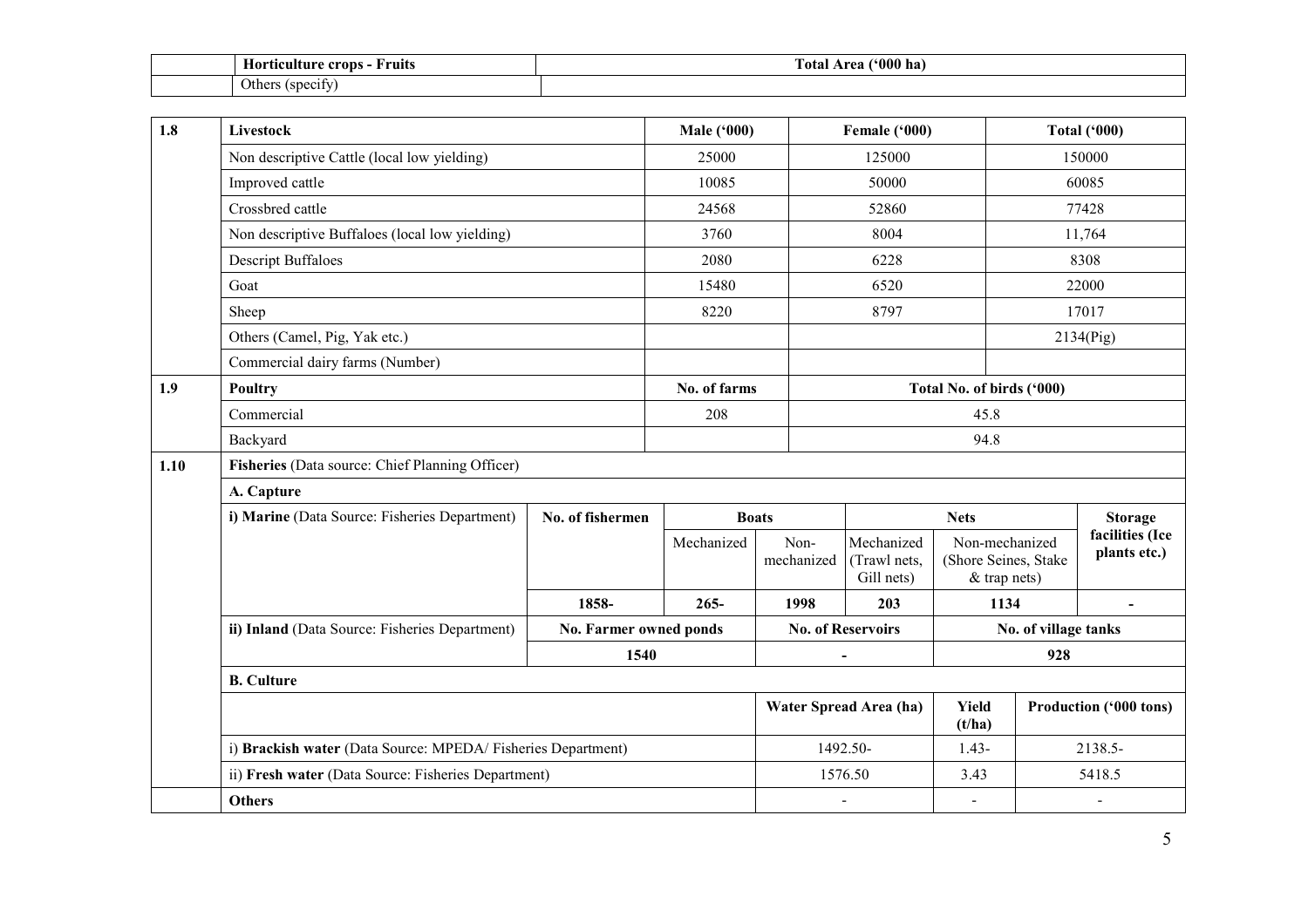### 1.11 Production and Productivity of major crops (Average of last 5 years: 2004, 05, 06, 07, 08; specify years)

| $\overline{1.11}$ | Name of        | Kharif                                                                    |                         |                       | Rabi                    |                            | <b>Summer</b>           |                            | <b>Total</b>             | Crop                                             |
|-------------------|----------------|---------------------------------------------------------------------------|-------------------------|-----------------------|-------------------------|----------------------------|-------------------------|----------------------------|--------------------------|--------------------------------------------------|
|                   | crop           | Production ('000 t)                                                       | Productivity<br>(kg/ha) | Production<br>(000 t) | Productivity<br>(kg/ha) | Producti<br>on ('000<br>t) | Productivity<br>(kg/ha) | Producti<br>on ('000<br>t) | Productivi<br>ty (kg/ha) | residue<br><b>as</b><br>fodder<br>(000)<br>tons) |
|                   |                | Major Field crops (Crops to be identified based on total acreage)         |                         |                       |                         |                            |                         |                            |                          |                                                  |
|                   | Rice           | 191.09                                                                    | 2067                    | 190.10                | 2097                    | 9.78                       | 2906                    | 200.87                     | 2356.6                   |                                                  |
|                   | Greengram      |                                                                           |                         | 14.54                 | 417                     |                            |                         | 14.54                      | 417                      |                                                  |
|                   | Blackgram      |                                                                           |                         | 37.93                 | 507                     |                            |                         | 37.93                      | 507                      |                                                  |
|                   | Groundnut      |                                                                           |                         | 24.42                 | 2291                    |                            |                         | 24.42                      | 2291                     |                                                  |
|                   | jute           | 34.48                                                                     | 1875                    |                       |                         |                            |                         | 34.48                      | 1875                     |                                                  |
|                   |                | Major Horticultural crops (Crops to be identified based on total acreage) |                         |                       |                         |                            |                         |                            |                          |                                                  |
|                   | <b>Brinjal</b> |                                                                           |                         | 88566                 | 145                     |                            |                         | 88566                      | 145                      |                                                  |
|                   | Tomato         |                                                                           |                         | 57821                 | 132                     |                            |                         | 57821                      | 132                      |                                                  |
|                   | Chili          |                                                                           |                         | 3106                  | 8.4                     |                            |                         | 3106                       | 8.4                      |                                                  |
|                   | Cabbage        |                                                                           |                         | 47056                 | 276                     |                            |                         | 47056                      | 276                      |                                                  |
|                   | Cauliflower    |                                                                           |                         | 23373                 | 141                     |                            |                         | 23373                      | 141                      |                                                  |
|                   | Okra           |                                                                           |                         | 16850                 | 87                      |                            |                         | 16850                      | 87                       |                                                  |
|                   |                |                                                                           |                         |                       |                         |                            |                         |                            |                          |                                                  |
| 1.12              |                | Sowing window for 5 major                                                 |                         |                       |                         |                            |                         |                            |                          |                                                  |
|                   | field crops    |                                                                           | <b>Rice</b>             |                       | Green gram              | <b>Black</b> gram          |                         | Groundnut                  |                          | jute                                             |

| field crops      | <b>Rice</b>   | Green gram | <b>Black gram</b>                              | Groundnut | jute                     |
|------------------|---------------|------------|------------------------------------------------|-----------|--------------------------|
| Kharif-Rainfed   | $June - July$ |            |                                                |           | April - May              |
| Kharif-Irrigated |               | -          | $\hspace{0.1mm}-\hspace{0.1mm}-\hspace{0.1mm}$ |           |                          |
| Rabi-Rainfed     |               | -          |                                                |           |                          |
| Rabi-Irrigated   | Dec- Jan      | Nov-Dec    | Nov-Dec                                        | Nov-Dec   | $\overline{\phantom{0}}$ |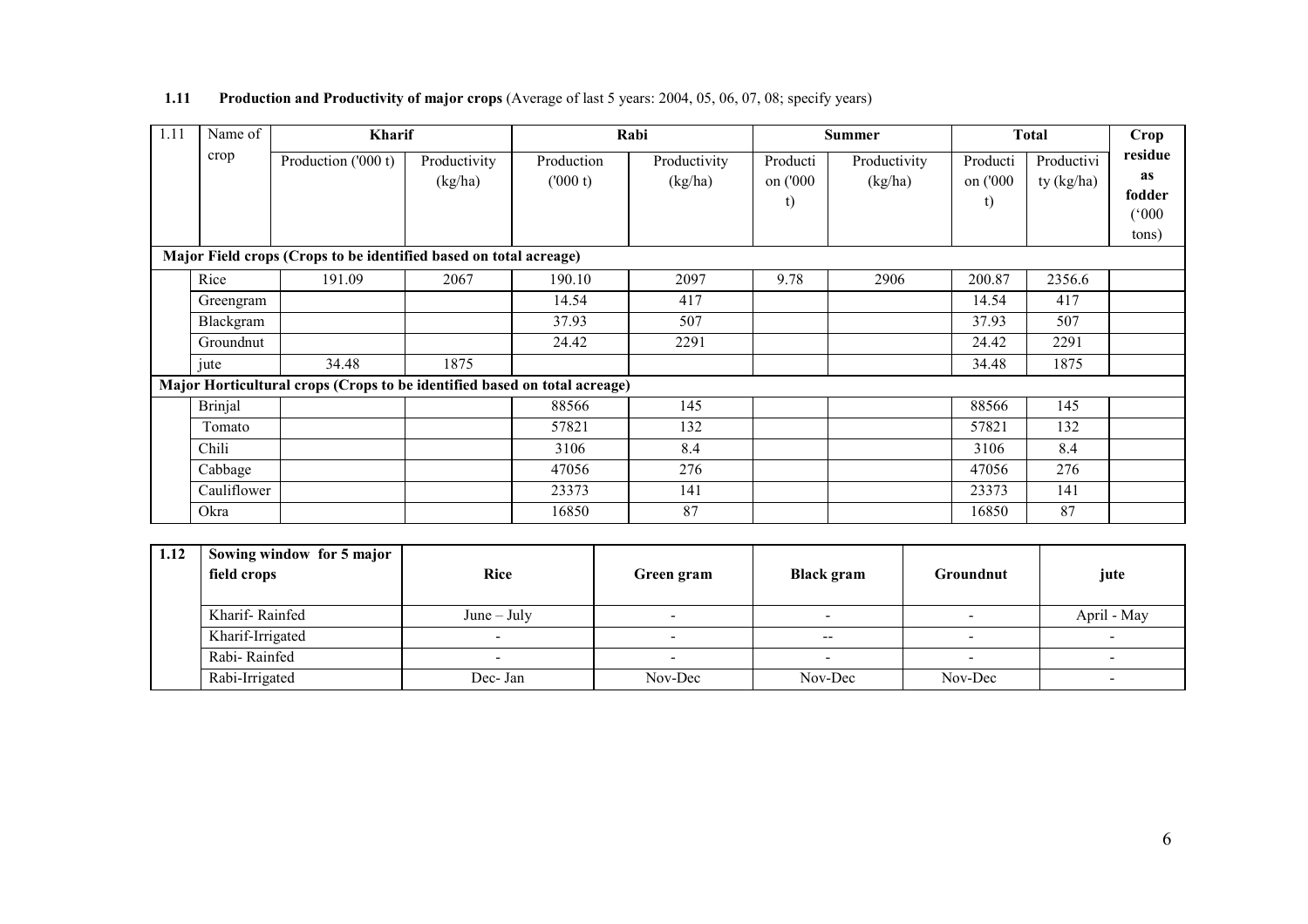| What is the major<br>contingency the district is<br>prone to | Regular                                                                                                                                                                                | Occassional                                                                              | <b>None</b> |
|--------------------------------------------------------------|----------------------------------------------------------------------------------------------------------------------------------------------------------------------------------------|------------------------------------------------------------------------------------------|-------------|
| Drought                                                      |                                                                                                                                                                                        | June-Aug (long dry spell)                                                                |             |
| Flood                                                        |                                                                                                                                                                                        |                                                                                          |             |
| Cyclone                                                      |                                                                                                                                                                                        |                                                                                          |             |
| Hail storm                                                   |                                                                                                                                                                                        |                                                                                          |             |
| Heat wave                                                    |                                                                                                                                                                                        |                                                                                          |             |
| Cold wave                                                    |                                                                                                                                                                                        |                                                                                          |             |
| Frost                                                        |                                                                                                                                                                                        |                                                                                          |             |
| Sea water inundation                                         |                                                                                                                                                                                        |                                                                                          |             |
| Pest and diseases<br>(specify)                               | Leaf folder in paddy<br>Tikka disease in groundnut<br>YMV in greengram & blackgram<br>Pod borer in greengram & blackgram<br>BLB in paddy<br>False smut of paddy<br>Gundhi bug in paddy | Black headed caterpillar in greengram &<br>blackgram (January)<br>BPH in paddy (October) |             |

| Include Digital maps         | Location map of district within state | Enclosed: yes |
|------------------------------|---------------------------------------|---------------|
| of the district for district | District map with farming situation   | Enclosed: yes |
|                              | Soil fertility map                    | Enclosed: Yes |
|                              | Soil textural class classification    | Enclosed: Yes |
|                              | Mean annual rainfall(mm)              | Enclosed: Yes |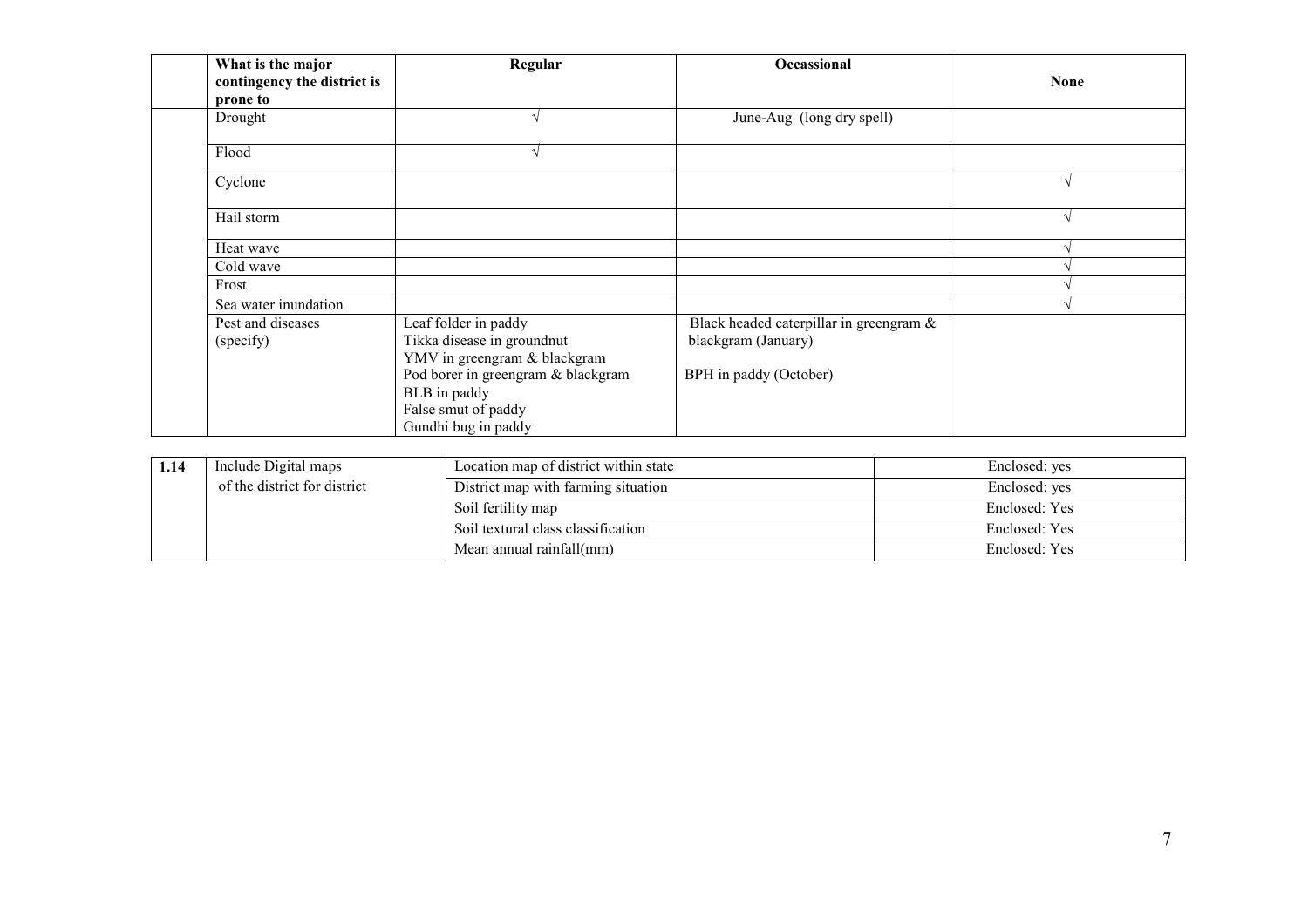#### Location map of Kendrapara district within Odisha State

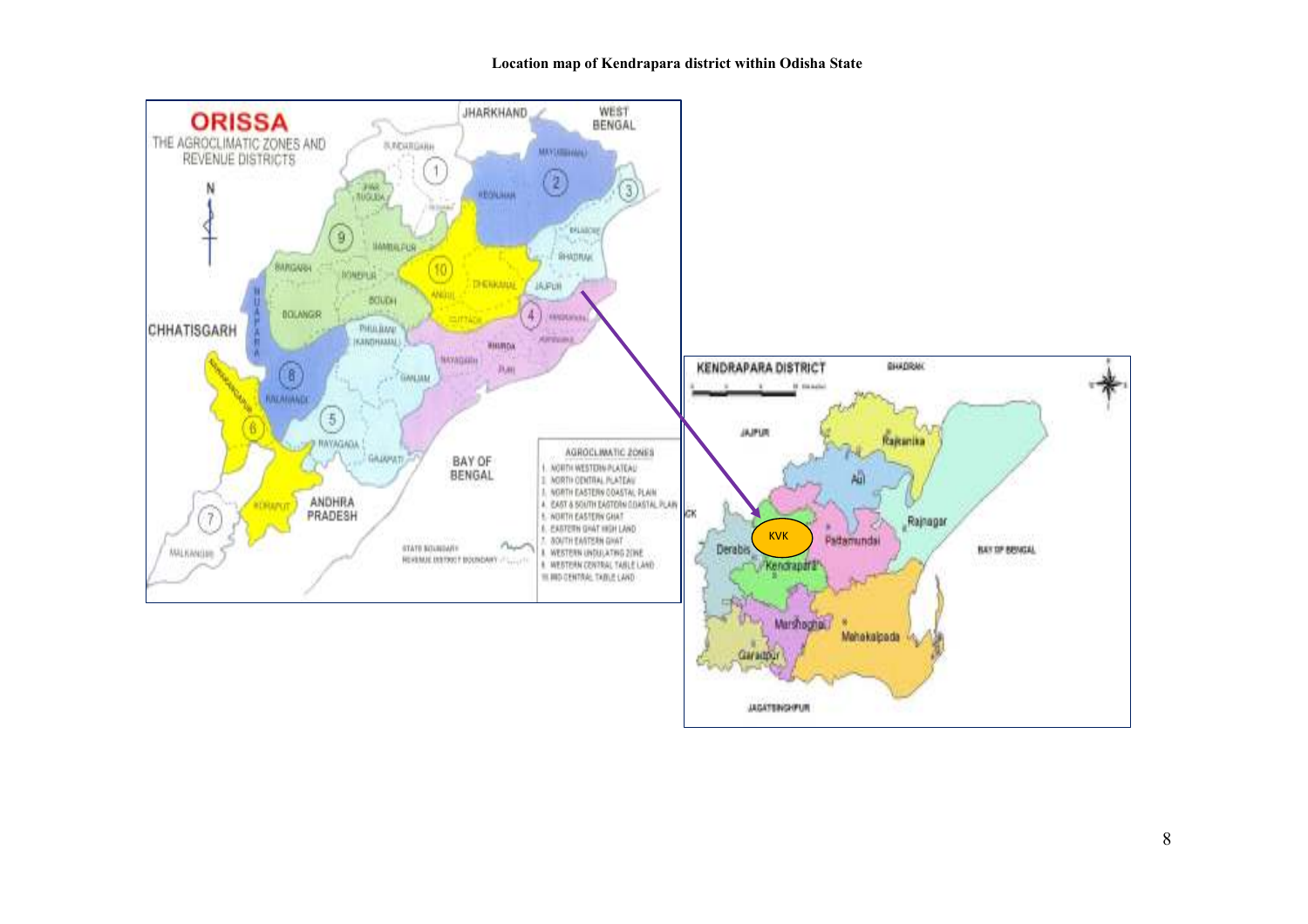Annexure-III

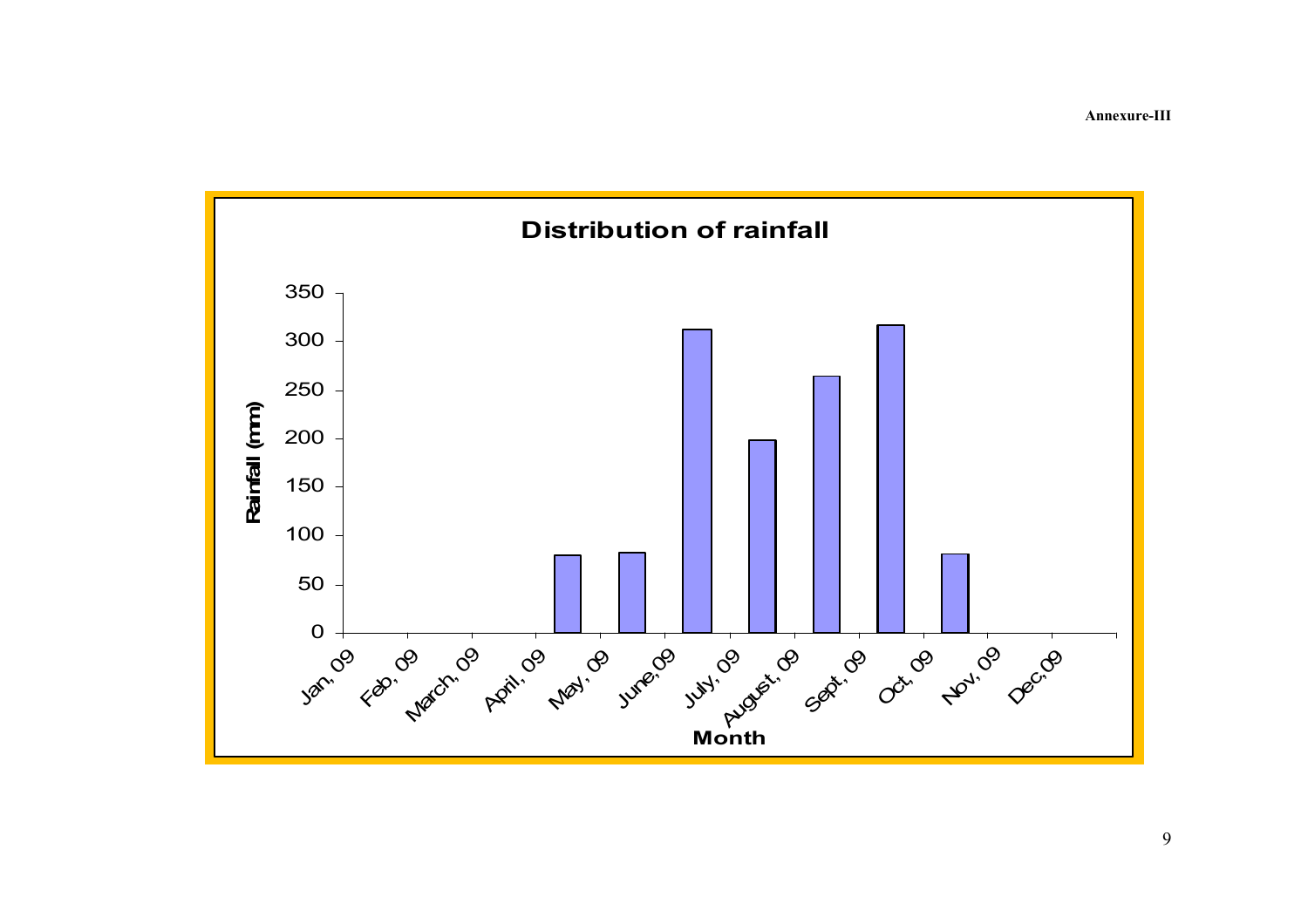### 2.0 Strategies for weather related contingencies

### 2.1 Drought

### 2.1.1 Rainfed situation

| <b>Condition</b>                                  |                                      |                                 | <b>Suggested Contingency measures</b> |                                                                                                                                                                                                                                                                                                                                                                                                                                                                                                                      |                                                                                       |  |  |
|---------------------------------------------------|--------------------------------------|---------------------------------|---------------------------------------|----------------------------------------------------------------------------------------------------------------------------------------------------------------------------------------------------------------------------------------------------------------------------------------------------------------------------------------------------------------------------------------------------------------------------------------------------------------------------------------------------------------------|---------------------------------------------------------------------------------------|--|--|
| <b>Early season</b><br>drought (delayed<br>onset) | Major<br>Farming<br><b>Situation</b> | Crop / Cropping<br>system       | Change in crop / cropping<br>system   | <b>Agronomic measures</b>                                                                                                                                                                                                                                                                                                                                                                                                                                                                                            | <b>Remarks</b> on<br>Implementation                                                   |  |  |
| Delay by 2 weeks<br>(June $4^{\text{th}}$ week)   | Rainfed<br><b>Alluvial</b>           | Upland Rice/Pulse/<br>Groundnut | No Change                             | Resowing of short duration of paddy<br>incase of failure of earlier sown paddy.<br>Intercrop upland rice with blackgram<br>/greengram/ groundnut.<br>In case of medium and low land<br>sprouted seed nursery raised should be<br>done<br>Sowing of crop should be done at the<br>time of next shower of following<br>draught In-situ moisture conservation<br>should be followed.<br>Seed soaking with Calcium chloride<br>solution $(0.25\%)$ for 20 hrs. before<br>sowing improve drought resistance in<br>plants. | Source seed -.<br>CRRI, OUAT.<br>The cost of the<br>material may be<br>met from RKVY. |  |  |
|                                                   | Coastal<br>water logged              | Jute - rice<br>Rice             | No Change                             | Direct seeding of sprouted paddy seed,<br>if seedlings are not available or raised<br>earlier.<br>Gap filling of paddy if the damage is<br>partial<br>Life saving irrigation for jute at critical<br>stages.                                                                                                                                                                                                                                                                                                         |                                                                                       |  |  |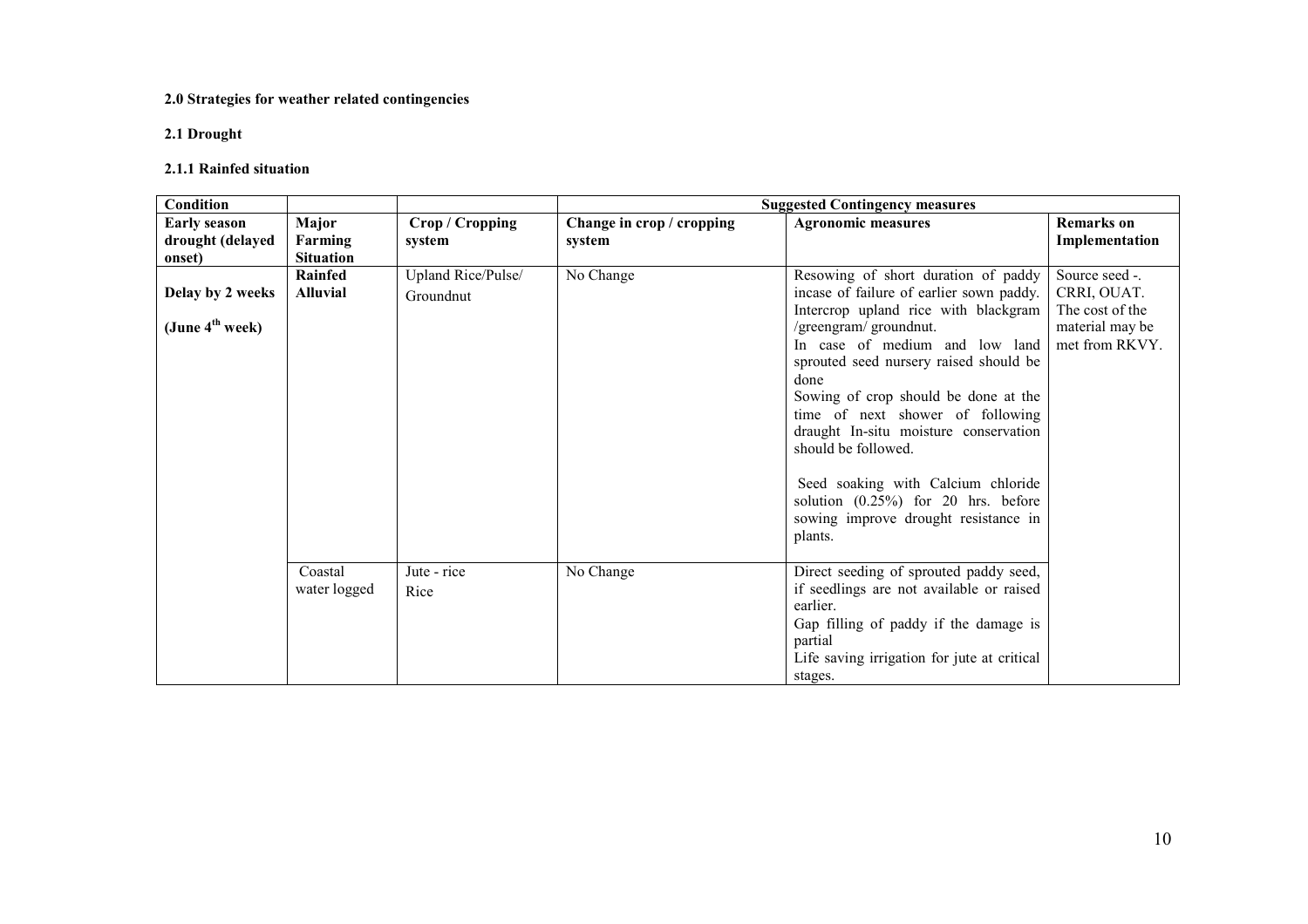|                                                   | Costal<br>alluvial saline            | Rice-Mustard<br>Rice-groundnut,<br>Jute-Rice | No Change                                                                                                                                                                                                                              | crop.<br>done.<br>plants. | Resowing of short duration paddy<br>incase of failure of earlier sown paddy<br>In case of medium and low land,<br>sprouted seed nursery raised should be<br>Two foliar spraying of Urea 2% at 10<br>days interval in between 45-60 days<br>crop growth stage of jute.<br>Seed soaking with calcium chloride<br>solution (0.25%) for 20 hrs. before<br>sowing improves drought resistance in |                                                                                          |
|---------------------------------------------------|--------------------------------------|----------------------------------------------|----------------------------------------------------------------------------------------------------------------------------------------------------------------------------------------------------------------------------------------|---------------------------|---------------------------------------------------------------------------------------------------------------------------------------------------------------------------------------------------------------------------------------------------------------------------------------------------------------------------------------------------------------------------------------------|------------------------------------------------------------------------------------------|
| Condition                                         |                                      |                                              |                                                                                                                                                                                                                                        |                           | <b>Suggested Contingency measures</b>                                                                                                                                                                                                                                                                                                                                                       |                                                                                          |
| <b>Early season</b><br>drought (delayed<br>onset) | <b>Major</b><br>Farming<br>situation | Crop / Cropping<br>system                    | Change in crop / cropping system                                                                                                                                                                                                       |                           | <b>Agronomic measures</b>                                                                                                                                                                                                                                                                                                                                                                   | <b>Remarks</b> on<br>Implementation                                                      |
| Delay by 4 weeks<br>(July 2 <sup>nd</sup> week)   | Rainfed<br><b>Alluvial</b>           | Rice-blackgram/<br>greengram/<br>groundnut   | Varietal substitution of drought tolerant<br>varieties.<br>Rice- Select vars. like Khandagiri,<br>Heera, Kalinga-III, Vandana etc for<br>Upland<br>Greengram-PDM-11, PDM-54<br>Blackgram-PU-19, PU-30<br>Groundnut-Smruti, Devi, JL-24 |                           | Addition of FYM to soil during<br>land preparation.<br>Resowing of short duration of<br>paddy incase of failure of earlier<br>sown paddy crop.<br>Life saving irrigation to the crops<br>at critical stages.<br>Seed soaking with calcium<br>chloride solution 0.25% for 20<br>hrs. before sowing<br>improves<br>drought resistance                                                         | Source of seed -.<br>CRRI, OUAT.<br>The cost of the<br>material may be<br>met from RKVY. |
|                                                   | Coastal water<br>logged              | Jute-Rice<br>Rice                            | Jute-Rice cropping system may be taken.<br>Jute Var. JRC-212, KC-1, JRC-4444,<br>Paddy Var. Swarna, Sub-1, CR-1014,<br>Durga, Sarala                                                                                                   |                           | Jute to be sown in April. Paddy<br>may be planted after jute by $15th$<br>August after receiving rainfall.<br>Gap filling of paddy if the<br>damage is partial                                                                                                                                                                                                                              |                                                                                          |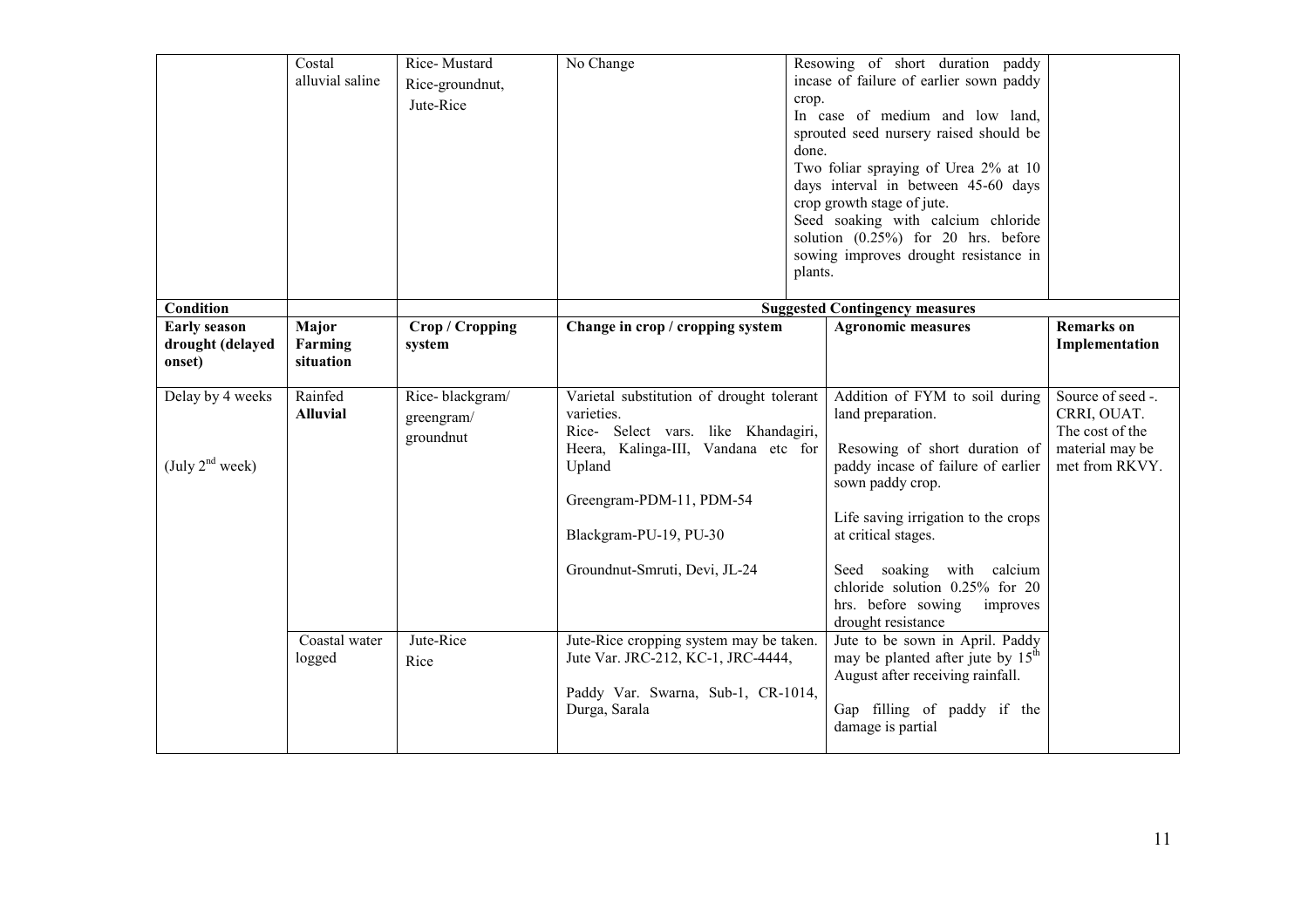| Costal alluvial<br>saline | Rice/Mustard<br>Rice - ground nut<br>$\text{Jute}-\text{rice}$ | Paddy Var. like CSR-10, Sonamani and Resowing of short duration of<br>Lunishree may be planted in medium   paddy incase of failure of earlier<br>low land. After rice Toria/mustard (TS-<br>29, PT-303, Barun) may be grown. Jute<br>Var. JRC-212, KC-1, JRC-4444 may be   In case of medium and low land<br>grown. Groundnut Var. Smruti, Devi, JL-<br>24 may be grown | sown paddy crop<br>transplanting to be completed by<br>$1st$ week of August                            |  |
|---------------------------|----------------------------------------------------------------|-------------------------------------------------------------------------------------------------------------------------------------------------------------------------------------------------------------------------------------------------------------------------------------------------------------------------------------------------------------------------|--------------------------------------------------------------------------------------------------------|--|
|                           |                                                                |                                                                                                                                                                                                                                                                                                                                                                         | Two foliar spraying urea 2% at<br>10 days interval in between 45-60<br>days crop growth stage of jute. |  |

| <b>Condition</b>                                      |                                   |                                                                | <b>Suggested Contingency measures</b>                                                                                                                                                                                                                                                                              |                                                                                                                                                                                                                                                                                                                                                                       |                                                                                         |  |  |  |
|-------------------------------------------------------|-----------------------------------|----------------------------------------------------------------|--------------------------------------------------------------------------------------------------------------------------------------------------------------------------------------------------------------------------------------------------------------------------------------------------------------------|-----------------------------------------------------------------------------------------------------------------------------------------------------------------------------------------------------------------------------------------------------------------------------------------------------------------------------------------------------------------------|-----------------------------------------------------------------------------------------|--|--|--|
| Early<br>season<br>drought<br>(delayed<br>onset)      | <b>Major Farming</b><br>situation | Crop / Cropping<br>system                                      | Change in crop /<br>cropping system                                                                                                                                                                                                                                                                                | <b>Agronomic measures</b>                                                                                                                                                                                                                                                                                                                                             | <b>Remarks</b> on<br>Implementation                                                     |  |  |  |
| Delay by 6<br>weeks<br>(July 4 <sup>th</sup><br>week) | Rainfed Alluvial                  | Rice-blackgram/<br>Groundnut<br>Greengram,<br>Rice - Vegetable | Upland rice should<br>be<br>substituted<br>short<br>by<br>duration vegetable, pulse<br>and oilseed crops<br>Blackgram, PU-19, PU-30<br>Greengram-PDM-<br>11, PDM-54,<br>Groundnut Var. Smruti,<br>Devi, JL-24<br>Cowpea: Utkal Mani<br>Brinjal: Blue star, Utkal<br>Tarini<br>Utkal<br>Ladies<br>finger:<br>Gourav | Addition of recommended dose of FYM at final<br>land preparation.<br>Sowing of upland crops after getting first shower<br>of rain following drought.<br>moisture<br>through<br>In-situ<br>conservation<br>hoeing/intercultural operation, weeding.<br>Seed soaking with calcium chloride solution<br>0.25%) for 20 hrs. before sowing improved<br>drought resistance. | Source of seed -<br>CRRI, OUAT. The<br>cost of the material<br>may be met from<br>RKVY. |  |  |  |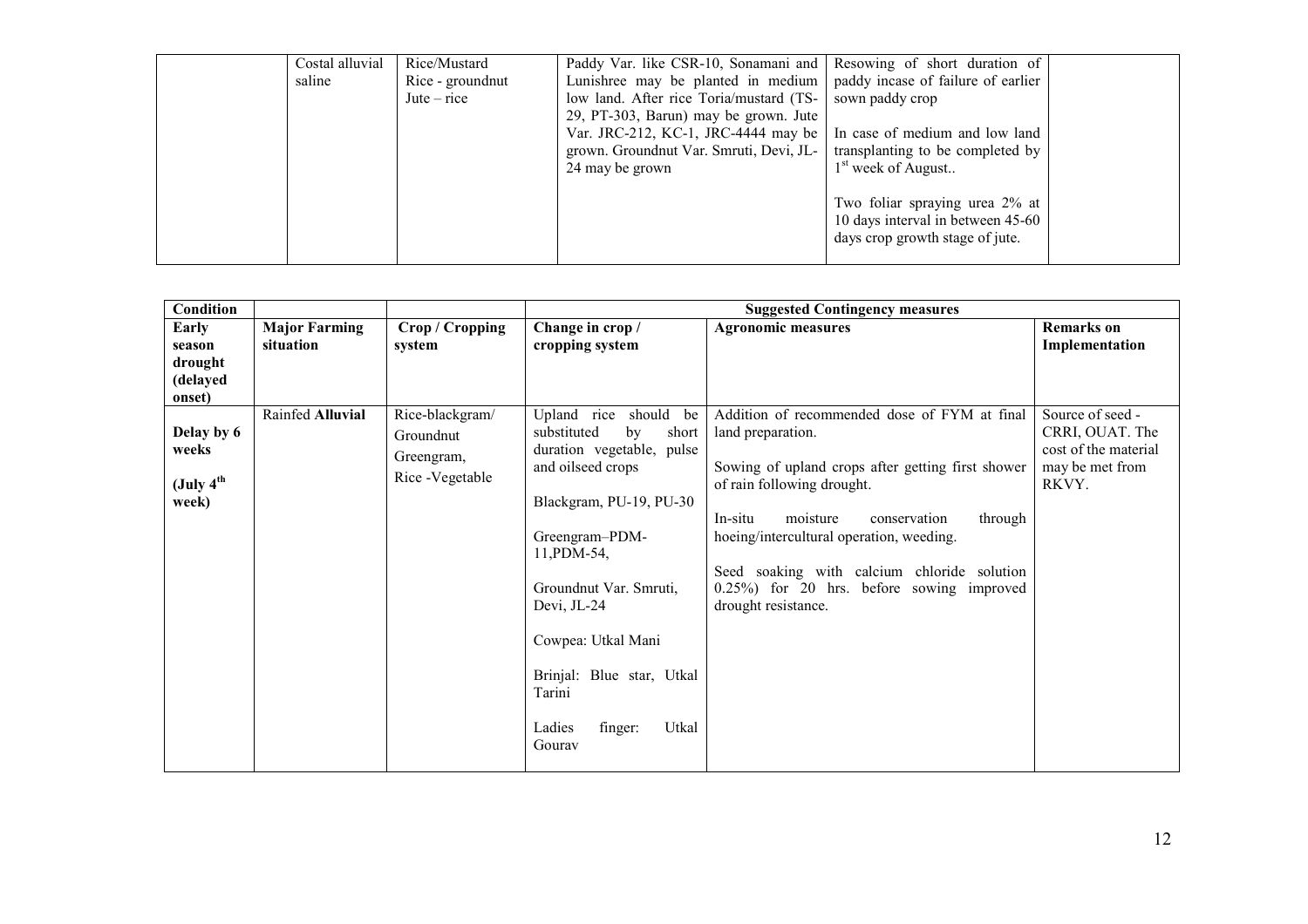|                                                   | Coastal water<br>logged           | greengram | Rice-blackgram/                 | Paddy Var. like Swarna<br>sub-1, MTU-1010, Lalat<br>and Konark for medium<br>land and paddy crop to be<br>planted by $15^{th}$ August.                                                                                                                                                                                                                                                                                                       |        | With hold top dressing till receipt of rainfall.<br>Adopt closer spacing while transplanting | Close the drainage channel, checking seepage loss.                                                                                                 |                                                                                         |
|---------------------------------------------------|-----------------------------------|-----------|---------------------------------|----------------------------------------------------------------------------------------------------------------------------------------------------------------------------------------------------------------------------------------------------------------------------------------------------------------------------------------------------------------------------------------------------------------------------------------------|--------|----------------------------------------------------------------------------------------------|----------------------------------------------------------------------------------------------------------------------------------------------------|-----------------------------------------------------------------------------------------|
|                                                   | Coastal alluvial<br>saline        | jute-rice | Rice-Mustard<br>rice-groundnut, | In case of medium and low<br>land paddy varieties like<br>Lunishree, CSR-10 and<br>Sonamani may be planted<br>by $15^{th}$ August.<br>Jute Varieties like JRC-<br>212, KC-1, and JRC-4444<br>which are grown earlier<br>may be harvested after<br>which paddy will be<br>transplanted. After harvest<br>of paddy Toria/mustard<br>(TS-29, PT-303, Barun)<br>may be sown.<br>Groundnut<br>var.<br>Smruti, Devi and JL-24<br>may also be grown | like   | hole top dressing till receipt of rainfall.<br>at critical stages.                           | Close the drainage hole, check seepage loss. With<br>Adopt closer spacing while transplanting.<br>Supplemental irrigation may be given for mustard | Source of seed -<br>CRRI, OUAT. The<br>cost of the material<br>may be met from<br>RKVY. |
| Condition                                         |                                   |           |                                 |                                                                                                                                                                                                                                                                                                                                                                                                                                              |        |                                                                                              | <b>Suggested Contingency measures</b>                                                                                                              |                                                                                         |
| <b>Early season</b><br>drought (delayed<br>onset) | <b>Major Farming</b><br>situation |           |                                 | <b>Crop / Cropping system</b>                                                                                                                                                                                                                                                                                                                                                                                                                | system | Change in crop / cropping                                                                    | <b>Agronomic measures</b>                                                                                                                          | <b>Remarks</b> on<br>Implementation                                                     |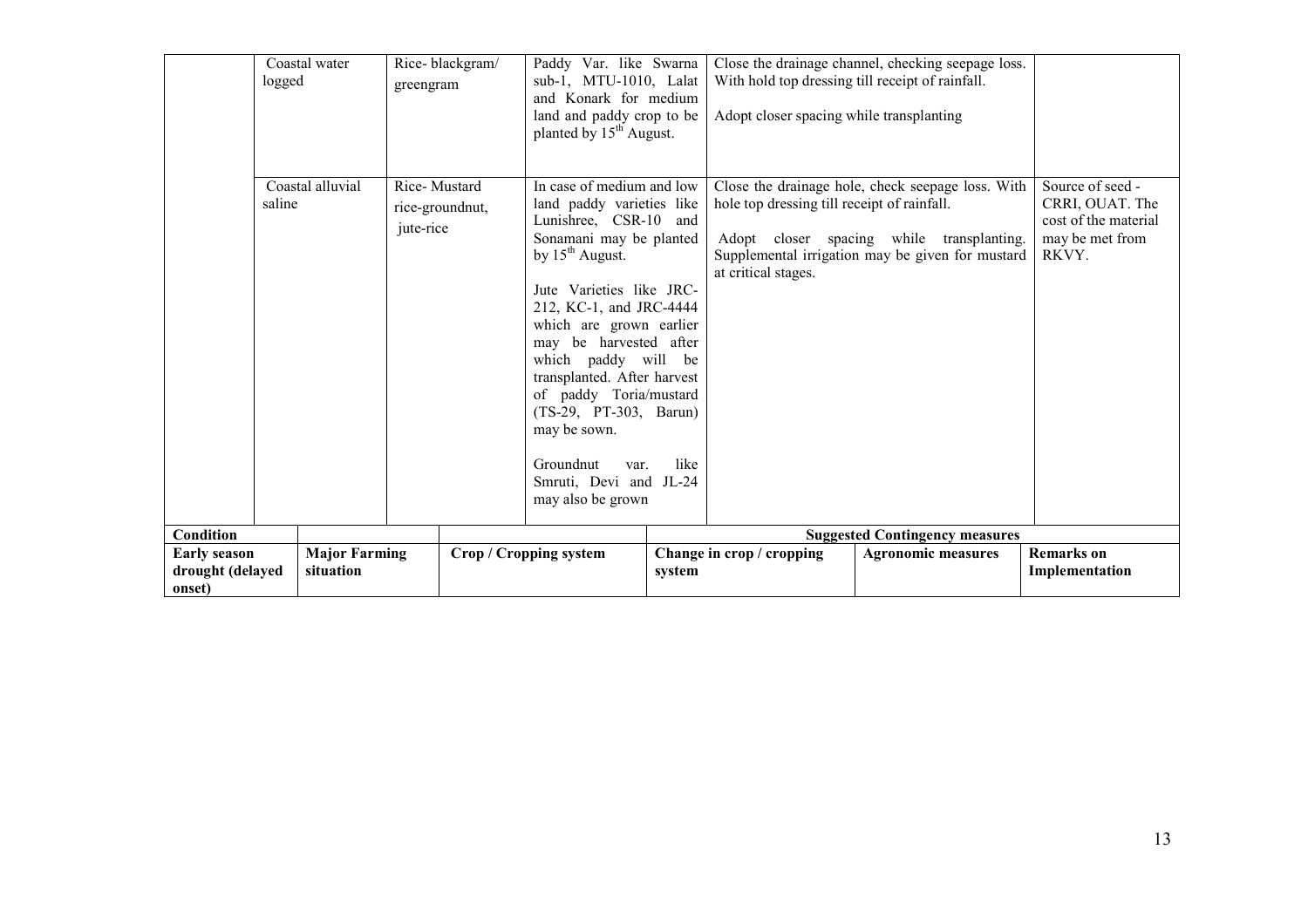|                             | <b>Rainfed Alluvial</b> | Rice-blackgram/greengram | In uplands paddy should be      | Addition<br>$\sigma$ f        | Source of seed - CRRI, |
|-----------------------------|-------------------------|--------------------------|---------------------------------|-------------------------------|------------------------|
| Delay by 8 weeks            |                         | rice/vegetable           | substituted by short duration   | recommended dose of           | OUAT. The cost of the  |
|                             |                         |                          | pulses(Greengram-PDM-11,        | <b>FYM</b><br>at final land   | material may be met    |
|                             |                         |                          | PDM-54), Blackgram (PU-19       | preparation.                  | from RKVY.             |
| August 2 <sup>nd</sup> week |                         |                          | P-30) and vegetables like       |                               |                        |
|                             |                         |                          | cowpea (Utkal Manik), Brinjal   | Sowing of upland crops        |                        |
|                             |                         |                          | (blue star), Ladies finger      | after getting first shower    |                        |
|                             |                         |                          | (Utkal gourav)<br>should be     | following<br>$\sigma$<br>rain |                        |
|                             |                         |                          | grown.                          | drought.                      |                        |
|                             |                         |                          |                                 |                               |                        |
|                             |                         |                          |                                 | In-situ<br>moisture           |                        |
|                             |                         |                          |                                 | through<br>conservation       |                        |
|                             |                         |                          |                                 | /interculture,<br>hoeing      |                        |
|                             |                         |                          |                                 | weeding.                      |                        |
|                             |                         |                          |                                 |                               |                        |
|                             |                         |                          |                                 | soaking<br>Seed<br>with       |                        |
|                             |                         |                          |                                 | calcium<br>chloride           |                        |
|                             |                         |                          |                                 | solution $0.25\%$ ) for 20    |                        |
|                             |                         |                          |                                 | before<br>hrs.                |                        |
|                             |                         |                          |                                 | sowing                        |                        |
|                             |                         |                          |                                 | improved<br>drought           |                        |
|                             |                         |                          |                                 | resistance.                   |                        |
|                             | Costal water logged     | Jute-rice                | Rice varieties like Swarna sub- | drainage<br>Close<br>the      |                        |
|                             |                         | Rice                     | 1, Lalat, Konark MTU-1010       | channel.                      |                        |
|                             |                         |                          | should be planted by $15th$     |                               |                        |
|                             |                         |                          | August in medium land after     | Check seepage loss.           |                        |
|                             |                         |                          | jute                            | Withhold top dressing         |                        |
|                             |                         |                          |                                 | till receipt of rainfall.     |                        |
|                             |                         |                          |                                 |                               |                        |
|                             |                         |                          |                                 | Adopt close spacing           |                        |
|                             |                         |                          |                                 | while transplanting.          |                        |
|                             |                         |                          |                                 |                               |                        |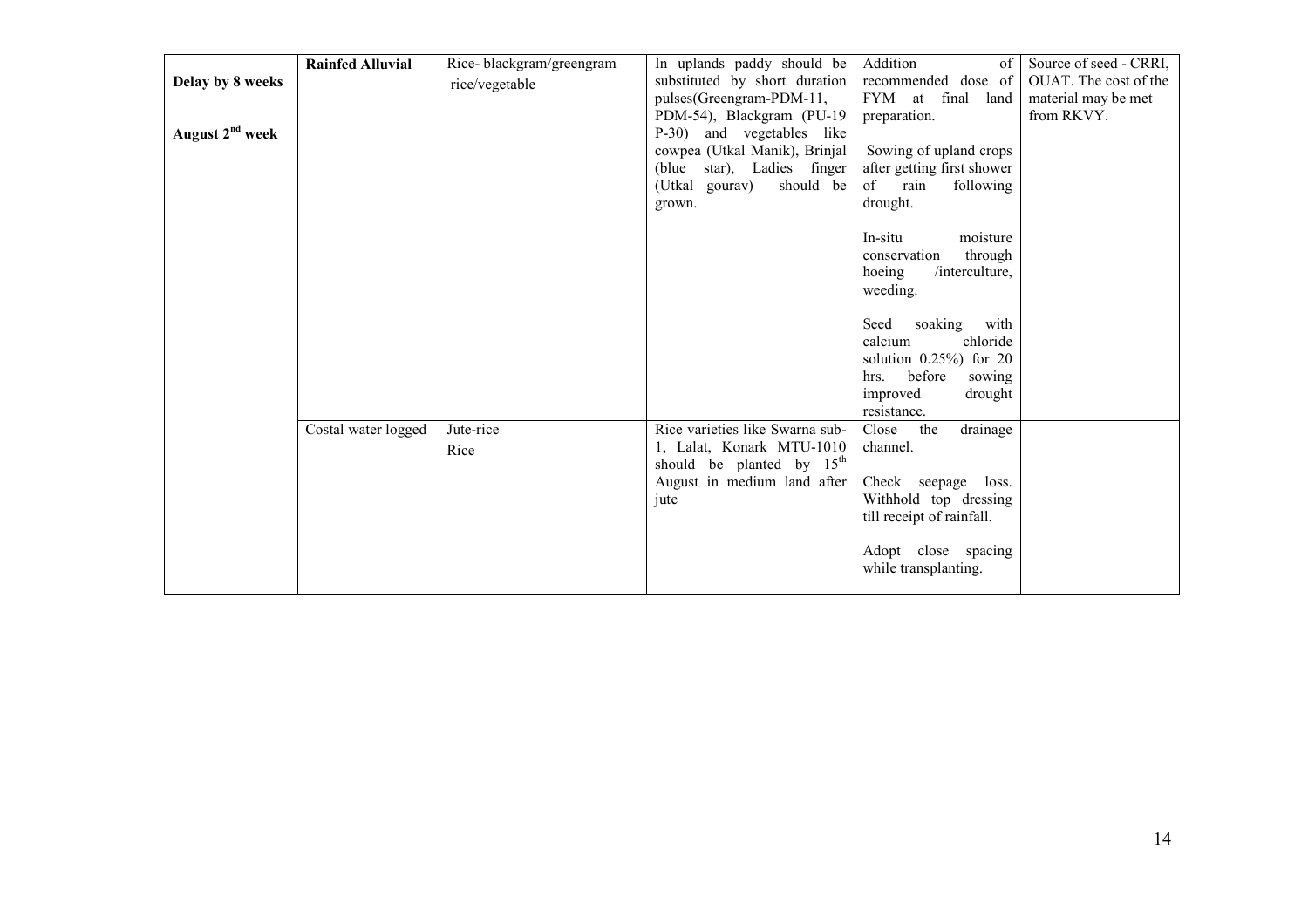| Costal alluvial | Jute-Mustard                | Jute crop should be harvested                                                                                                                                              | Close the drainage hole.                                                                                                                                            |
|-----------------|-----------------------------|----------------------------------------------------------------------------------------------------------------------------------------------------------------------------|---------------------------------------------------------------------------------------------------------------------------------------------------------------------|
| saline          | Rice-groundnut<br>Jute-rice | after which land should be<br>puddled<br>for<br>transplanting<br>paddy.                                                                                                    | Check the seepage loss.                                                                                                                                             |
|                 |                             | In case of medium and low<br>lands plant varieties like CSR-<br>10, Lunishree and Sonamani<br>Planting should be completed<br>by $15^{th}$ August.                         | topdressing<br>Withhold<br>till receipt of rainfall.<br>Adopt closer spacing<br>while transplanting.                                                                |
|                 |                             | After harvest of paddy toria/<br>$(PT-303,$<br>TS-29,<br>mustard<br>be<br>Barun<br>may<br>grown.<br>Groundnut var. like<br>Smruti,<br>Devi and JL-24 may also be<br>grown. | Need<br>based<br>plant<br>protection<br>measures<br>should be taken up.<br>Supplemental irrigation<br>be<br>given to<br>may<br>critical<br>mustard<br>at<br>stages. |
|                 |                             |                                                                                                                                                                            |                                                                                                                                                                     |

| <b>Condition</b>                |                                   |                         | <b>Suggested Contingency measures</b>                |                            |                                     |
|---------------------------------|-----------------------------------|-------------------------|------------------------------------------------------|----------------------------|-------------------------------------|
| Early season<br>drought (Normal | <b>Major Farming</b><br>situation | crop/cropping<br>system | Crop management                                      | Soil management            | <b>Remarks</b> on<br>Implementation |
| onset)                          |                                   |                         |                                                      |                            |                                     |
| <b>Normal onset</b>             | Rainfed Alluvial                  | Rice-pulse,             | In upland when there is more than 50% mortality      | hoeing<br>Complete<br>and  | Cost of the material                |
| followed by 15-20               |                                   | Rice-ground nut         | resown the crop up to July after receipt of          | weeding followed by        | may be meet from                    |
| days dry spell                  |                                   |                         | sufficient rain water. If mortality is less than 50% | ridging to the base of the | scheme<br>ungoing                   |
| after sowing                    |                                   |                         | the crops may be gap field. Short duration paddy     | crop rows at 20 after      | RKVY,<br>like                       |
| leading to poor                 |                                   |                         | varieties like Sneha, Heeera, Kalinga-3, Vandana,    | for<br>in-situ<br>sowing   | NFSM, etc                           |
| germination/crop                |                                   |                         | Jogesh, Sidhant may be grown. After rice short       | moisture conservation.     |                                     |
| stand etc.                      |                                   |                         | duration blackgram (PU-19. PU-30 or greengram        |                            |                                     |
|                                 |                                   |                         | PDM-11, PDM-54 and groundnut Smruti and Devi         |                            |                                     |
|                                 |                                   |                         | may be grown. Remove the weeds and follow            |                            |                                     |
|                                 |                                   |                         | plant protection against blast.                      |                            |                                     |
|                                 |                                   |                         |                                                      |                            |                                     |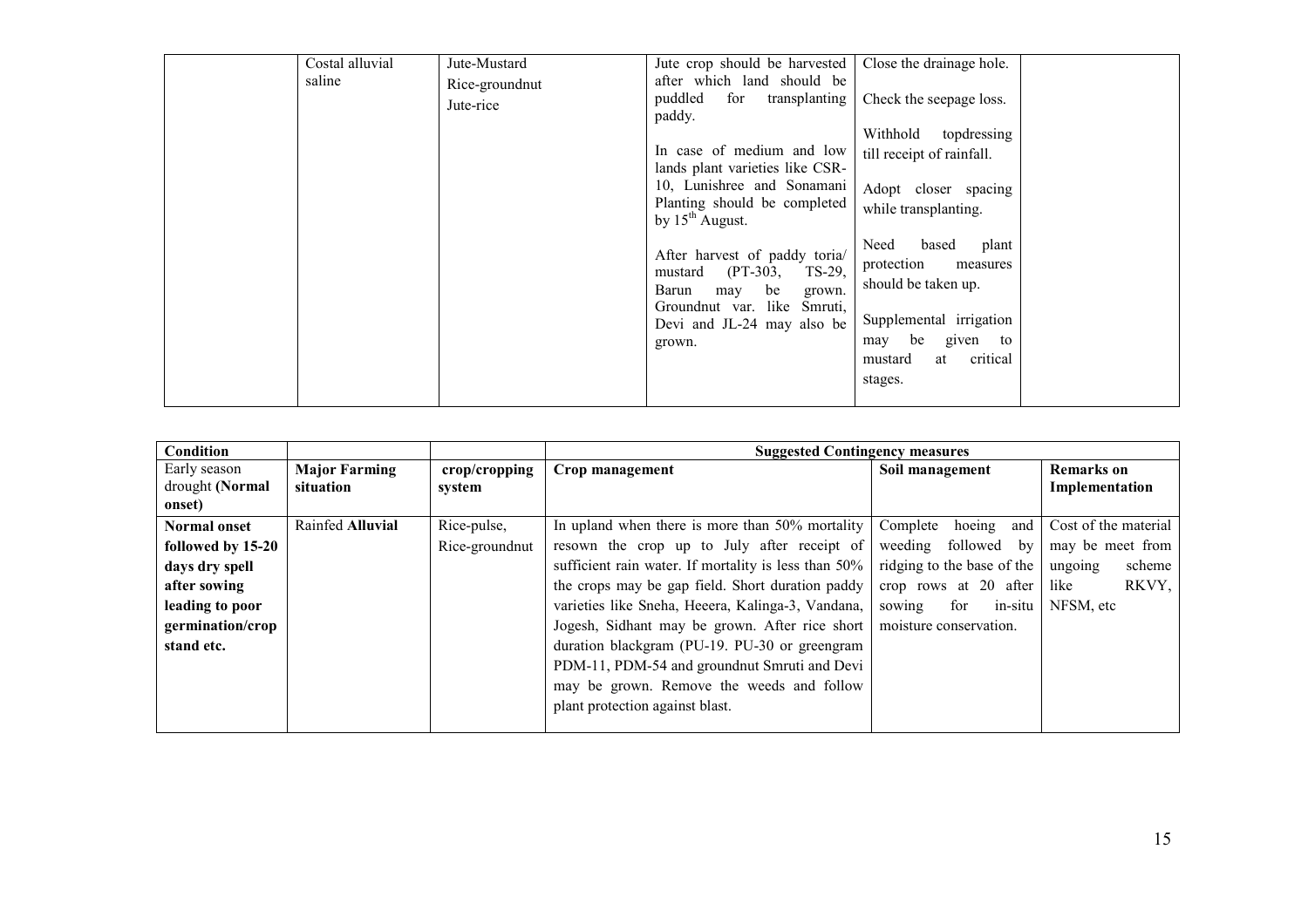| Costal water logged       | Jute - rice<br>Rice-pulse | Raise community nursery of rice for transplanting<br>at reliable water source to same time and avoid<br>further delay. Apply life saving irrigation to<br>maintain nursery seedlings in good health and take<br>plant protection measures.<br>Sprouted seeds may be direct seeded or fresh<br>seedlings of medium duration group may be<br>planted after receiving rainwater.<br>For Jute crop life saving irrigation may be given<br>when needed. After harvest of rice short duration<br>blackgram and greengram may be grown.<br>Apply life saving irrigation to maintain nursery<br>seedling in good health and take plant protection<br>measures.                                                                            | Addition<br>of<br>recommended dose of<br><b>FYM</b><br>during<br>land<br>preparation.<br>drainage<br>Close<br>the<br>channel to check of the<br>loss of water.<br>Maintain proper water<br>level in nursery field |  |
|---------------------------|---------------------------|-----------------------------------------------------------------------------------------------------------------------------------------------------------------------------------------------------------------------------------------------------------------------------------------------------------------------------------------------------------------------------------------------------------------------------------------------------------------------------------------------------------------------------------------------------------------------------------------------------------------------------------------------------------------------------------------------------------------------------------|-------------------------------------------------------------------------------------------------------------------------------------------------------------------------------------------------------------------|--|
| Costal alluvial<br>saline | Jute-rice<br>Rice-Mustard | For jute crop life saving irrigation may be given<br>when needed. Weeding also to be done to conserve<br>moisture.<br>For rice, when there is more than 50% mortality<br>re-sow the crop up to July after receipt of<br>sufficient rain water. If mortality is less than 50%<br>the crops may be gap field. For medium and low<br>land if rice population is less than 50% re-sow the<br>crop. Select medium duration varieties (125 days)<br>sprouted seeds may be direct seeded or fresh<br>seedlings of early varieties may be raised for<br>transplanting.<br>If rice population is more than 50% carryout<br>weeding, close the drainage holes for checking<br>loss of water, provide life saving irrigation when<br>needed. | Use FYM /green leafs<br>manure                                                                                                                                                                                    |  |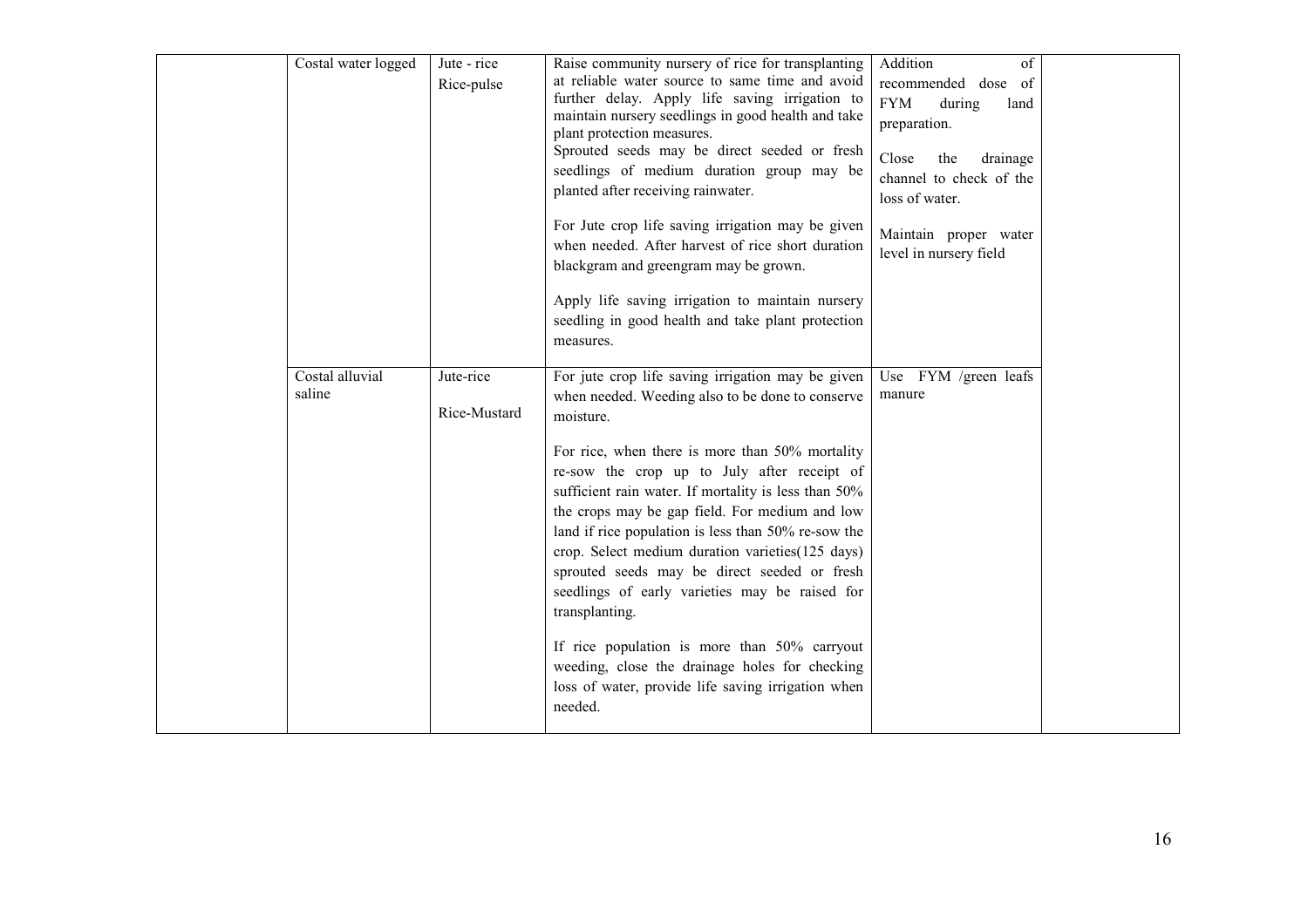| <b>Condition</b>                               |                               |                               | <b>Suggested Contingency measures</b>                                                                                                                                                                                                                                                                                                                                                                                                                                                                                                                                                  |                                                                                                                                       |                                                                                      |  |
|------------------------------------------------|-------------------------------|-------------------------------|----------------------------------------------------------------------------------------------------------------------------------------------------------------------------------------------------------------------------------------------------------------------------------------------------------------------------------------------------------------------------------------------------------------------------------------------------------------------------------------------------------------------------------------------------------------------------------------|---------------------------------------------------------------------------------------------------------------------------------------|--------------------------------------------------------------------------------------|--|
| Mid season<br>drought<br>(long dry spell       | Major<br>Farming<br>situation | Crop/cropping<br>system       | Crop management                                                                                                                                                                                                                                                                                                                                                                                                                                                                                                                                                                        | Soil management                                                                                                                       | <b>Remarks</b> on<br>Implementation                                                  |  |
| At vegetative<br>stage<br>August-<br>September | Rainfed<br><b>Alluvial</b>    | Rice-pulse,<br>rice-groundnut | Skip beushaning, if rice is more than 45 days<br>old and water is not available. Uprooting<br>weed from the main field without waiting for<br>rainfall. Strengthen the field bunds and close<br>the whole to check seepage loss of water.<br>Fertiliser application could be delayed till<br>receipt of rainfall.<br>In-situ moisture conservation and rain water<br>harvesting technique to be followed to<br>minimize the excess runoff.<br>Use water bodies for life saving irrigation to<br>minimize crop loses.                                                                   | In-situ<br>moisture<br>conservation.<br>Practice mulching with<br>organic mulches to<br>extend the period of<br>moisture availability | Cost of the<br>material may be<br>meet from ongoing<br>scheme like<br>RKVY, NFSM etc |  |
|                                                | Coastal water<br>logged       | Rice-pulse                    | Uprooting weed from the main field the field<br>without waiting for rainfall provides<br>irrigation through recycling of harvested rain<br>water. Go for gap filling using seedling of<br>same age or clonal tillers to have uniform<br>distribution of plant. Apply potassic fertilizer<br>where ever soil moisture allows or wet up to<br>the receipt of rain falls.<br>Aged seedlings of 45 days old can be planted<br>in case of medium duration rice. Close<br>drainage channel and reduce run off losses.<br>Take plant protection measures against blast<br>and other diseases. | Strengthen field bunds<br>and close drainage hole                                                                                     |                                                                                      |  |
|                                                | Coastal<br>alluvial saline    | Rice-mustard                  | Weeding to be done to conserve moisture. If<br>mortality is less than 50% the crops may be<br>gap field. For medium and low land if rice<br>population is less than 50% gap filling may<br>be done. Select medium duration varieties<br>(125 days). If rice population is more than<br>50% carryout weeding, close the drainage<br>holes for checking loss of water, provide life<br>saving irrigation when needed. After harvest<br>of rice mustard varieties like Varun may be                                                                                                       | Strengthen field bunds<br>and close drainage hole                                                                                     |                                                                                      |  |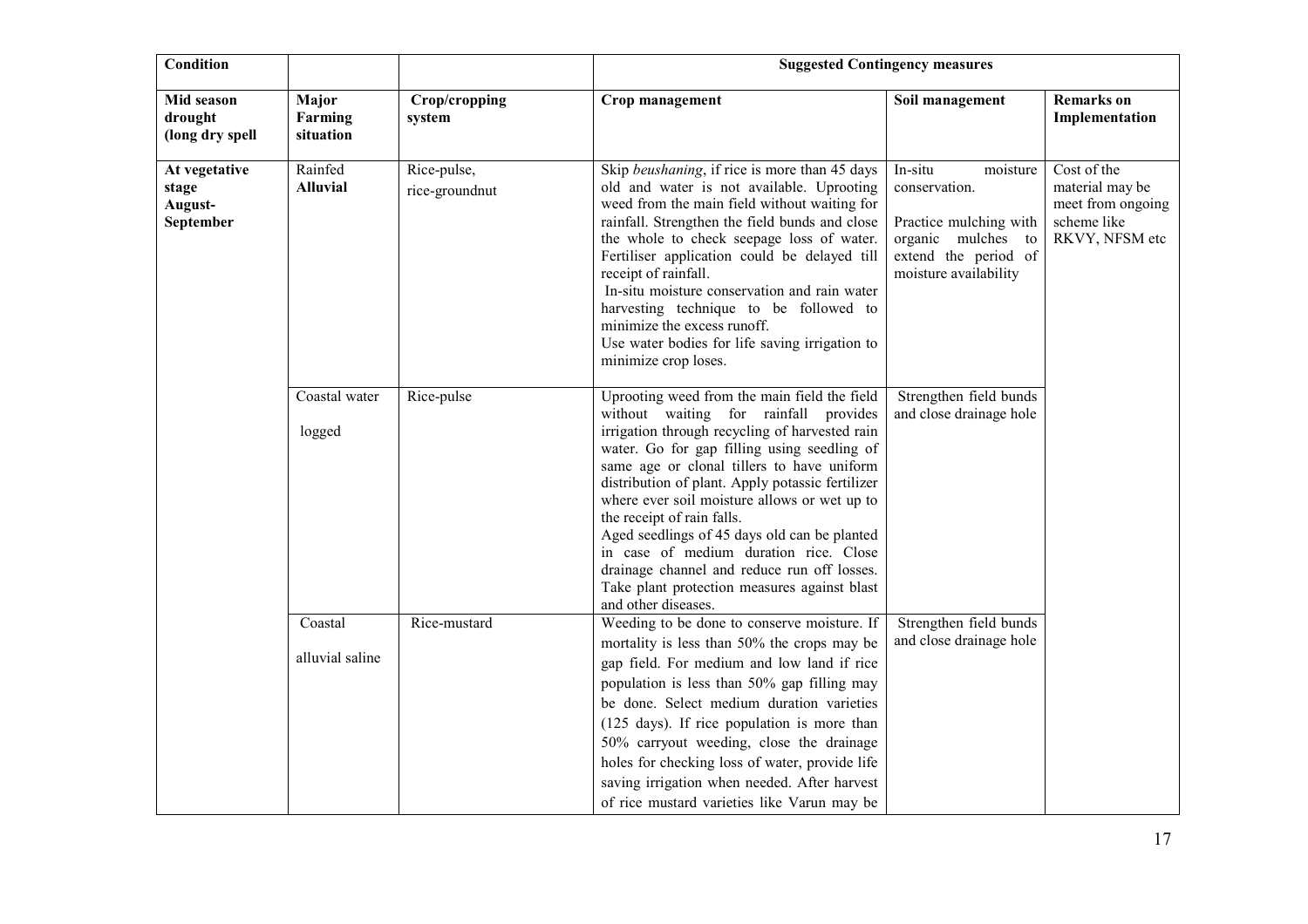|                                                   |                            |                | grown.                                                                                                                                                                                                                                                                                                                               |            |                                                                           |
|---------------------------------------------------|----------------------------|----------------|--------------------------------------------------------------------------------------------------------------------------------------------------------------------------------------------------------------------------------------------------------------------------------------------------------------------------------------|------------|---------------------------------------------------------------------------|
| Condition                                         |                            |                | <b>Suggested Contingency measures</b>                                                                                                                                                                                                                                                                                                |            |                                                                           |
| Mid season                                        | Major                      | Crop/cropping  | Crop management                                                                                                                                                                                                                                                                                                                      | Soil       | <b>Remarks</b> on                                                         |
| drought (long dry                                 | Farming                    | system         |                                                                                                                                                                                                                                                                                                                                      | management | Implementation                                                            |
| spell)                                            | situation                  |                |                                                                                                                                                                                                                                                                                                                                      |            |                                                                           |
|                                                   | Rainfed                    | Rice-pulse/    | Close the drainage holes and check the                                                                                                                                                                                                                                                                                               |            | Cost of the                                                               |
| At reproductive<br>stage<br>September-<br>October | <b>Alluvial</b>            | rice-groundnut | seepage loss in the medium land rice<br>regularly. The crops should be irrigated with<br>conserved water at critical stages. Pre-rabi<br>and rabi crop (Pulse and oilseeds crop) may<br>be sown with residual moisture. Rice may be<br>harvest at physiological maturity stage.<br>Appropriate plant protection measure may be       |            | material may be<br>meet from<br>ongoing scheme<br>like RKVY,<br>NFSM etc. |
|                                                   |                            |                | taken up to minimize the crop loses.                                                                                                                                                                                                                                                                                                 |            |                                                                           |
|                                                   | Coastal water<br>logged    | Rice-pulse     | Provide<br>protective<br>irrigation<br>through<br>recycling of harvested rain water. Close<br>drainage channels and reduce run off losses.<br>Take plant protection measures against blast.<br>Rice crop to be harvested at physiological<br>maturity stage.                                                                         |            |                                                                           |
|                                                   | Coastal<br>alluvial saline | Rrice-mustard  | Close drainage holes and check the seepage<br>loss of water. The crops should be irrigated<br>with conserved rain water. Weeding to be<br>done to conserve moisture. Provide life<br>saving irrigation when needed. Rice crop<br>may be harvested at physiological maturity<br>stage after which Toria/Mustard crop may be<br>grown. |            |                                                                           |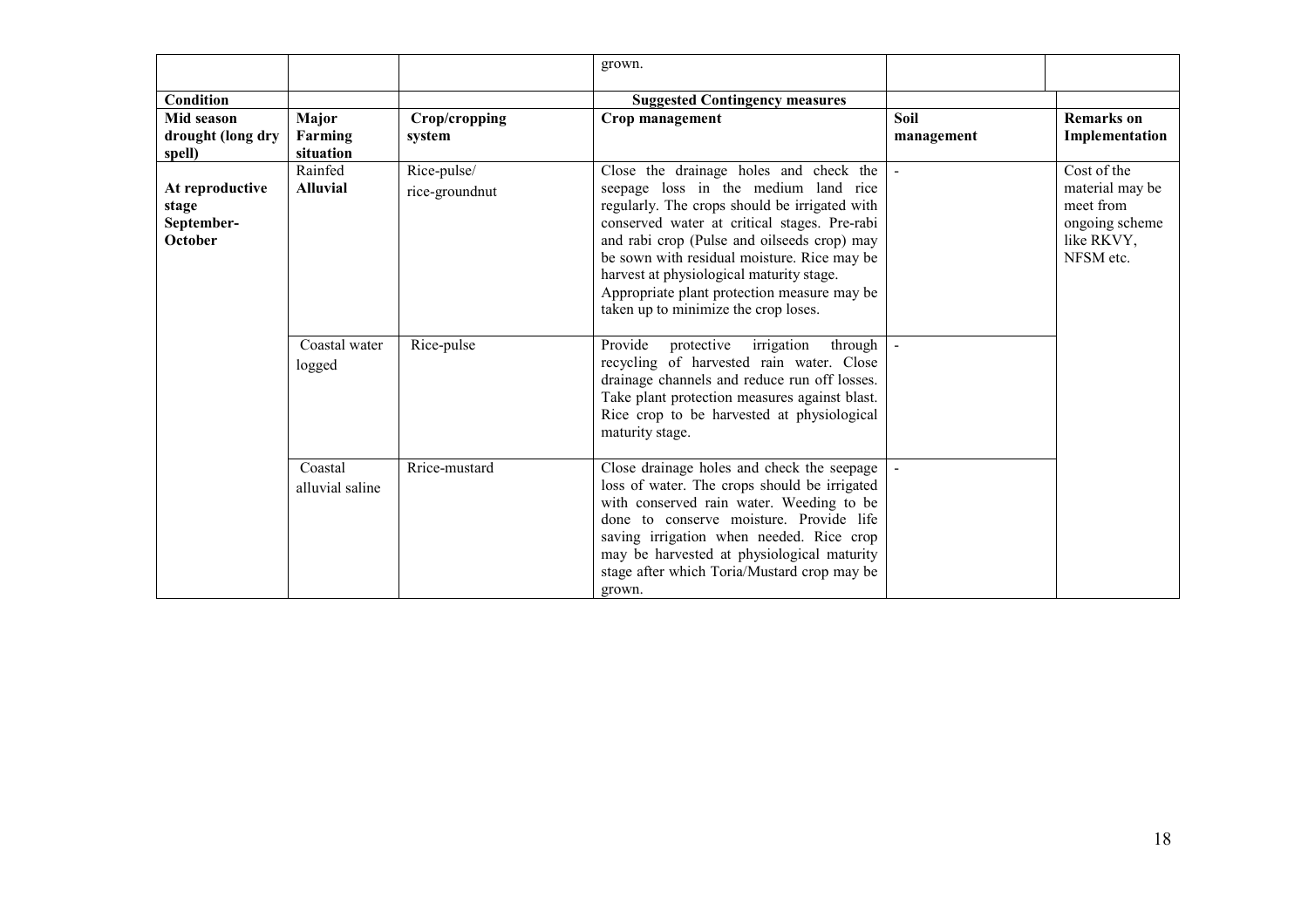| Condition       |                      |               | <b>Suggested Contingency measures</b>            |                                    |                     |  |
|-----------------|----------------------|---------------|--------------------------------------------------|------------------------------------|---------------------|--|
| <b>Terminal</b> | <b>Major Farming</b> | Crop/cropping | Crop management                                  | <b>Rabi Crop planning</b>          | <b>Remarks</b> on   |  |
| drought         | situation            | system        |                                                  |                                    | Implemen            |  |
|                 |                      |               |                                                  |                                    | tation              |  |
| October-        | Rainfed Alluvial     | Rice-pulse/   | Insect/pests and diseases appear more frequently | With residual moisture condition   | Source of seed      |  |
| November        |                      | groundnut     | under drought situation for which requires       | rabi crops like green gram,        | CRRI,<br>from       |  |
|                 |                      |               | constant vigilance and timely control measures.  | blackgram can be taken. Utilize    | <b>OUAT</b><br>the  |  |
|                 |                      |               | Sowing of rabi crops as per availability of      | water of ponds and reservers for   | the<br>- of<br>cost |  |
|                 |                      |               | residual moisture                                | growing cowpea, okra and chilli.   | material<br>may     |  |
|                 |                      |               |                                                  |                                    | from<br>met         |  |
|                 |                      |               |                                                  |                                    | RKVY,               |  |
|                 | Coastal water        | Rice-pulse    | Insect/pests and diseases appear more frequently | With residual moisture condition   | NFSM etc.           |  |
|                 | logged               |               | under drought situation for which requires       | rabi crops like green<br>gram,     |                     |  |
|                 |                      |               | constant vigilance and timely control measures.  | blackgram can be taken.            |                     |  |
|                 |                      |               | Harvest the rice at physiological maturity stage |                                    |                     |  |
|                 |                      |               | and sow rabi crop with residual moisture.        |                                    |                     |  |
|                 | 3. Coastal           | Rice-mustard  | Insect/pests and diseases appear more frequently | With residual moisture condition   |                     |  |
|                 | alluvial saline      |               | under drought situation for which requires       | rabi crops like green<br>gram,     |                     |  |
|                 |                      |               | constant vigilance and timely control measures.  | blackgram can be taken up. Utilize |                     |  |
|                 |                      |               | Harvest rice at physiological maturity stage and | the water of pond and reserves for |                     |  |
|                 |                      |               | shown rabi crops with residual moisture          | growing cowpea, okra and chilli.   |                     |  |
|                 |                      |               |                                                  |                                    |                     |  |

## 2.1.2 Drought - Irrigated situation

| Condition                                                               |                                   |                      | <b>Suggested Contingency measures</b>       |                                                                                                                                                                              |                                                                                                              |  |
|-------------------------------------------------------------------------|-----------------------------------|----------------------|---------------------------------------------|------------------------------------------------------------------------------------------------------------------------------------------------------------------------------|--------------------------------------------------------------------------------------------------------------|--|
|                                                                         | <b>Major Farming</b><br>situation | Crop/cropping system | Change in crop/cropping<br>system           | <b>Agronomic measures</b>                                                                                                                                                    | <b>Remarks</b> on<br>Implementation                                                                          |  |
| Delayed/limited<br>release of water in<br>canals due to low<br>rainfall | Coastal irrigated<br>alluvial     | Rice                 | Groundnut, Blackgram, Green<br>gram, potato | Irrigation for sowing or<br>transplanting of the crops and<br>saving of the already<br>sown/transplanted crops is<br>uppermost consideration of<br>the contingency measures. | of<br>Source<br>seed<br>CRRI,<br>from<br>OUAT the cost of<br>the material may<br>met from RKVY,<br>NFSM etc. |  |
|                                                                         | Coastal irrigated<br>alluvial     | Groundnut            | Blackgram, green gram                       | Irrigation at critical<br>crop<br>growth stages like flowering<br>and pod formation to be<br>preferred                                                                       |                                                                                                              |  |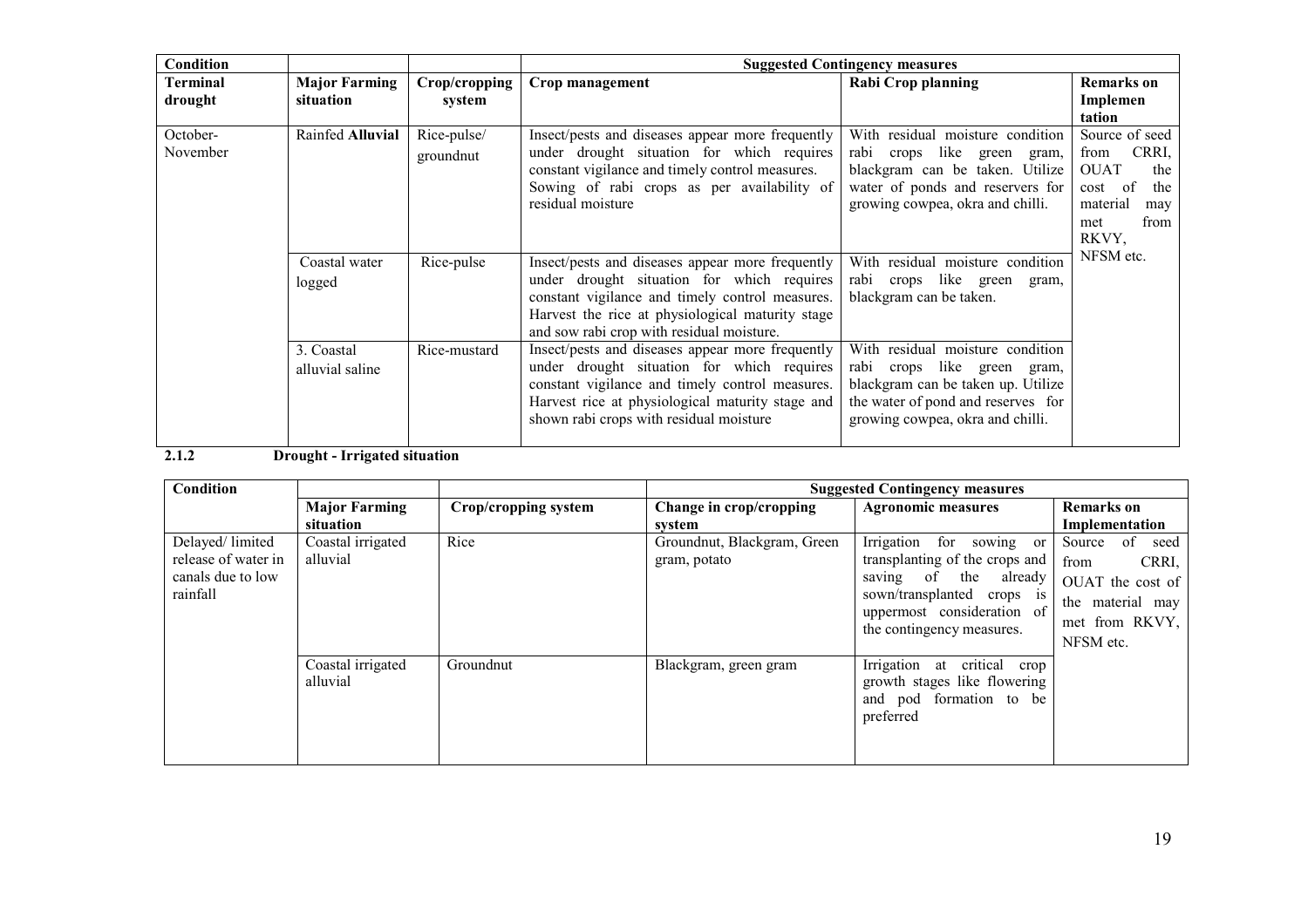| <b>Condition</b> |                      |                             | <b>Suggested Contingency measures</b> |                               |                      |
|------------------|----------------------|-----------------------------|---------------------------------------|-------------------------------|----------------------|
|                  | <b>Major Farming</b> | <b>Normal Crop/cropping</b> | Change in crop/cropping               | <b>Agronomic measures</b>     | <b>Remarks</b> on    |
|                  | situation            | system                      | svstem                                |                               | Implementation       |
| Non release of   | Coastal irrigated    | Rice                        | Blackgram, greengram                  | Residual<br>soil<br>moisture  | Source of seed from  |
| water in canals  | alluvial             | Groundnut                   | Blackgram, greengram                  | utilization<br>is the<br>main | OUAT<br>CRRI.<br>the |
| under delayed    |                      |                             |                                       | this<br>under<br>remedy       | cost of the material |
| onset of monsoon |                      |                             |                                       | situation                     | from<br>met<br>may   |
| in catchment     |                      |                             |                                       |                               | RKVY, NFSM etc.      |
|                  |                      |                             |                                       | Irrigation at critical crop   |                      |
|                  |                      |                             |                                       | like<br>growth<br>stages      |                      |
|                  |                      |                             |                                       | flowering<br>pod<br>and       |                      |
|                  |                      |                             |                                       | formation to be preferred     |                      |
|                  |                      |                             |                                       |                               |                      |

| <b>Condition</b>  |                      |                      | <b>Suggested Contingency measures</b> |                                      |                   |
|-------------------|----------------------|----------------------|---------------------------------------|--------------------------------------|-------------------|
|                   | <b>Major Farming</b> | Crop/cropping system | Change in                             | <b>Agronomic measures</b>            | <b>Remarks</b> on |
|                   | situation            |                      | crop/cropping system                  |                                      | Implementation    |
| Lack of inflows   | Coastal irrigated    | Groundnut            | Short duration groundnut              | Paddy<br>mulching<br>straw<br>close  |                   |
| into tanks due to | alluvial             |                      | varieties                             | spacing intercropping with green     |                   |
| insufficient      |                      |                      |                                       | gram                                 |                   |
| /delayed onset of |                      |                      | Blackgram/ Green gram-                | mosaic<br>resistant<br>Greengram     |                   |
| monsoon           |                      |                      | TARM-1                                | varieties to be grown.               |                   |
|                   |                      | Potato               | Groundnut                             | Short duration groundnut varieties.  |                   |
|                   |                      |                      |                                       | AK-12-24, smruti etc.                |                   |
|                   |                      | Vegetable            | Blackgram/ Green gram                 | resistant<br>Green<br>gram<br>mosaic |                   |
|                   |                      |                      |                                       | varieties to be grown.               |                   |

| <b>Condition</b>                                            |                                   |                      | <b>Suggested Contingency measures</b> |                                                           |                                                                                                                                                                        |
|-------------------------------------------------------------|-----------------------------------|----------------------|---------------------------------------|-----------------------------------------------------------|------------------------------------------------------------------------------------------------------------------------------------------------------------------------|
|                                                             | <b>Major Farming</b><br>situation | Crop/cropping system | Change in crop/cropping<br>svstem     | Agronomic<br>measures                                     | <b>Remarks on Implementation</b>                                                                                                                                       |
| Insufficient<br>groundwater recharge<br>due to low rainfall | Coastal irrigated<br>alluvial     | Potato               | Groundnut                             | Short duration<br>groundnut<br>varieties                  | Promotion of subsidiary income and<br>employment generating activities to<br>be encouraged through gainful<br>implementation of NREGA, RKVY,<br>NFSM and other schemes |
|                                                             |                                   | Vegetable            | Blackgram/ Green gram                 | Greengram<br>mosaic resistant<br>varieties to be<br>grown |                                                                                                                                                                        |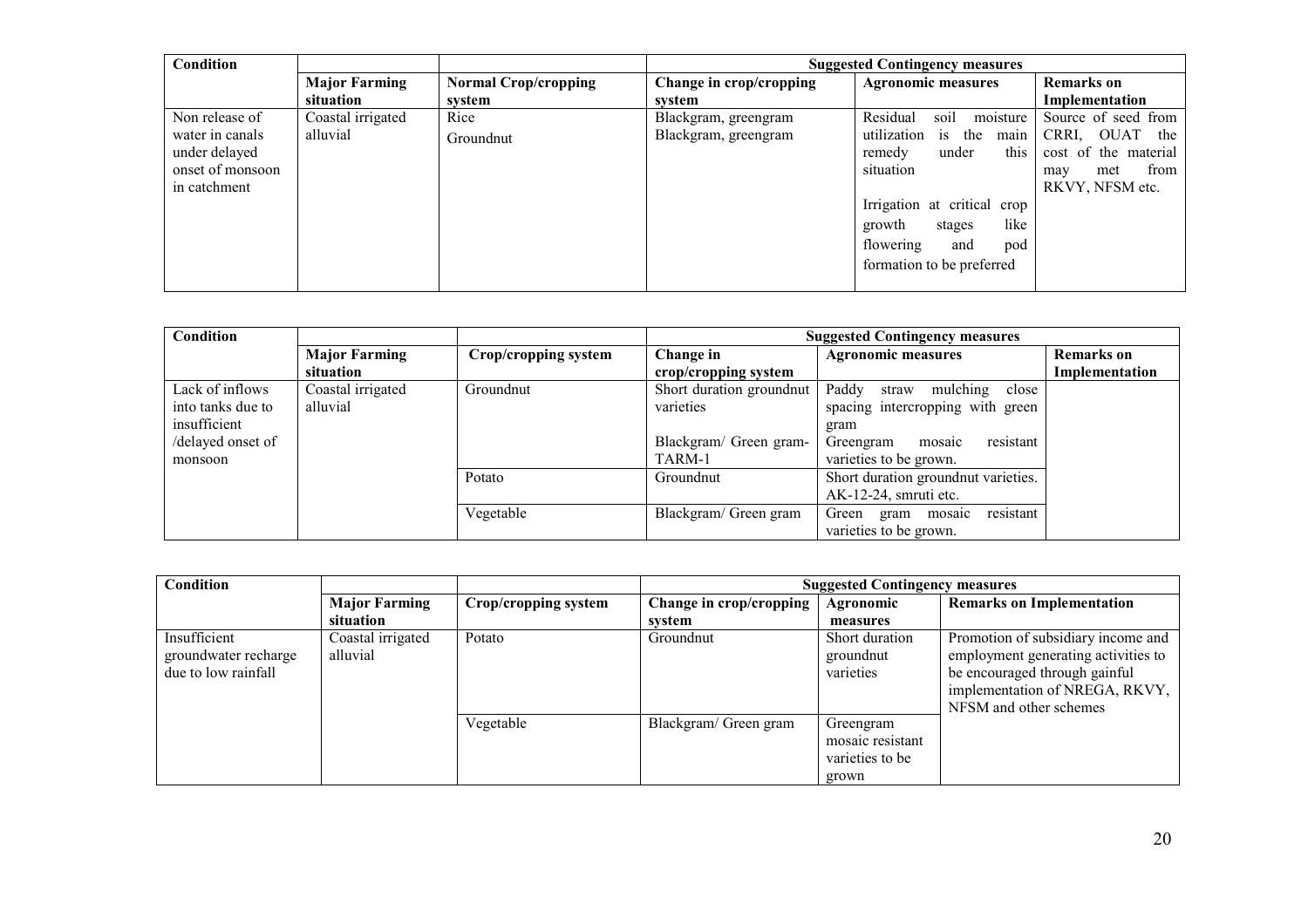### 2.2 Un- timely ( unseasonal) rains

| <b>Condition</b>                                                                  | <b>Suggested contingency measure</b>                                                     |                                                                                            |                                                                                                      |                                                                                            |  |  |
|-----------------------------------------------------------------------------------|------------------------------------------------------------------------------------------|--------------------------------------------------------------------------------------------|------------------------------------------------------------------------------------------------------|--------------------------------------------------------------------------------------------|--|--|
| <b>Continuous high</b><br>rainfall in a short<br>span leading to<br>water logging | <b>Vegetative stage</b>                                                                  | <b>Flowering stage</b>                                                                     | Crop maturity stage                                                                                  | Post harvest                                                                               |  |  |
| Rice                                                                              | Drainage at tillering for 8-10 days                                                      | Efforts for early draining of<br>water from the field will save<br>the crop damages        | Completely drain the water<br>from<br>the field 15days before<br>harvesting<br>period.               | Well designed storage<br>Bins are required to<br>protect the grain against<br>storage pest |  |  |
| Green gram                                                                        | Surface drainage                                                                         |                                                                                            | Surface drainage                                                                                     |                                                                                            |  |  |
| Black gram                                                                        | Surface drainage                                                                         |                                                                                            | Surface drainage                                                                                     |                                                                                            |  |  |
| Ground nut                                                                        | Surface drainage                                                                         |                                                                                            | Surface drainage                                                                                     |                                                                                            |  |  |
| Jute                                                                              | Damage                                                                                   |                                                                                            | Surface drainage                                                                                     |                                                                                            |  |  |
| Horticulture                                                                      |                                                                                          |                                                                                            |                                                                                                      |                                                                                            |  |  |
| <b>Brinjal</b>                                                                    | Drainage of water from the field                                                         | Drain the water as early as<br>possible as flowering stage is<br>critical to water logging | Drainage of water, drenching of<br>crop base with streptocycline<br>$(a)$ 2gm in 10 liters of water  |                                                                                            |  |  |
| Tomato                                                                            | Immediate drainage of water is needed<br>as it is highly susceptible to water<br>logging | Immediate drainage of water                                                                | Drainage of water, drenching of<br>soil base with streptocycline<br>$(a)$ 2gm in 10 liters of water  |                                                                                            |  |  |
| Chilli                                                                            | Immediate drainage of water is needed<br>as it is highly susceptible to water<br>logging | Immediate drainage of water                                                                | Drainage of water, drenching of<br>crop base with streptocycline<br>$(a)$ 2gm in 101 liters of water |                                                                                            |  |  |
| Cabbage                                                                           | Drainage                                                                                 | Immediate drainage of water                                                                | Drainage of water, drenching of<br>crop base with streptocycline<br>$(a)$ 2gm in 10 liters of water  |                                                                                            |  |  |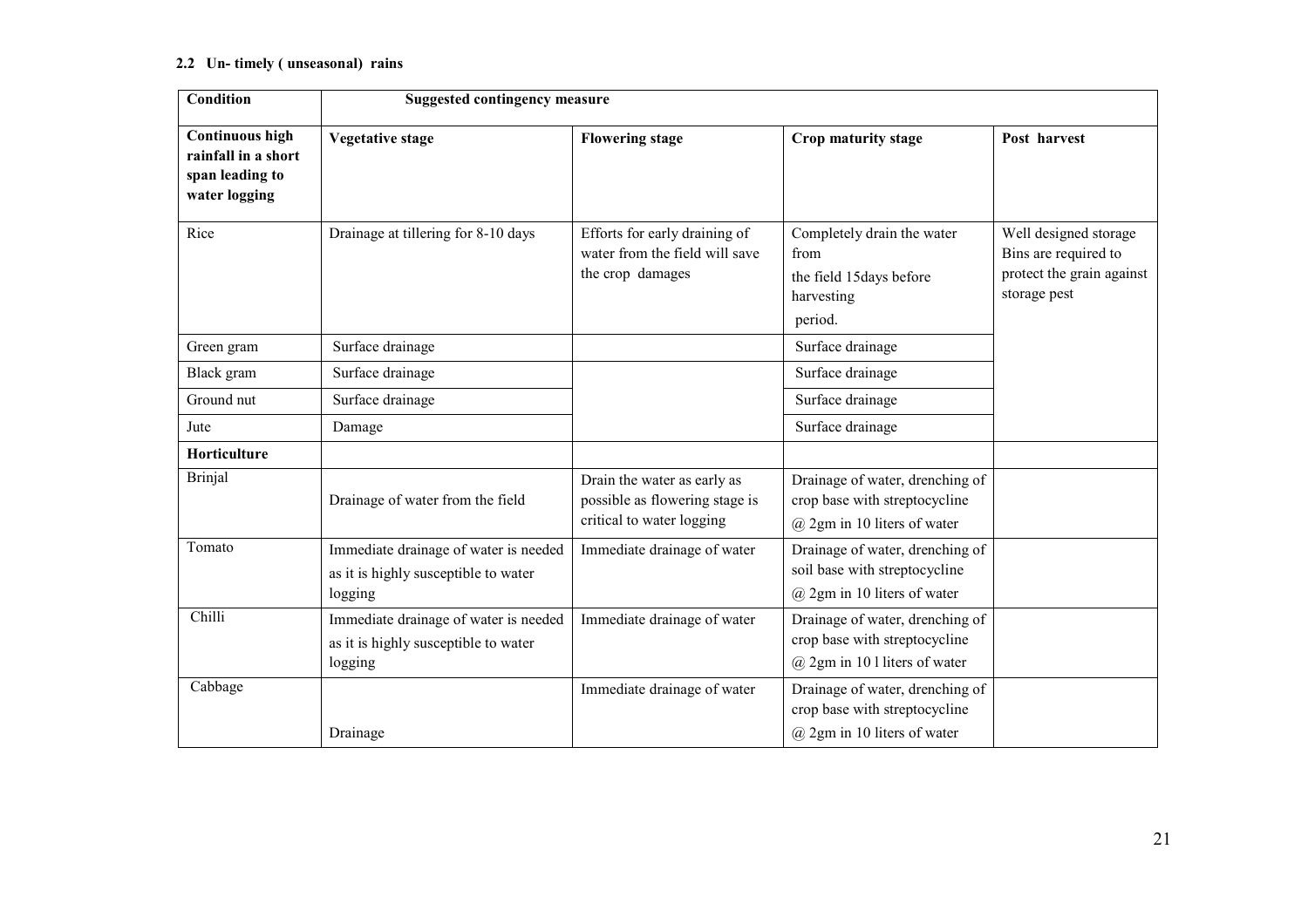| Cauliflower    | Drainage and soil drenching with<br>suitable plant protection chemical                     | Immediate drainage of water                                                                | Drainage of water, drenching of<br>crop base with streptocycline<br>$(a)$ 2gm in 101 liters of water |                                                                                           |
|----------------|--------------------------------------------------------------------------------------------|--------------------------------------------------------------------------------------------|------------------------------------------------------------------------------------------------------|-------------------------------------------------------------------------------------------|
|                | Heavy rainfall with high speed winds in a short span <sup>2</sup>                          |                                                                                            |                                                                                                      |                                                                                           |
| Rice           | Drainage at tillering stage for 8-10<br>days                                               | Efforts for early drainage of<br>water from the filled will save<br>the crop damage        | Completely drain the water<br>from the field 15 days before<br>harvesting period                     | Well designed storage<br>Bins as required to<br>protect the grain against<br>storage pest |
| Green gram     | Surface drainage                                                                           | Drainage                                                                                   | Surface drainage                                                                                     |                                                                                           |
| Black gram     | Surface drainage                                                                           | Surface drainage                                                                           | Surface drainage                                                                                     |                                                                                           |
| Ground nut     | Surface drainage                                                                           | Surface drainage                                                                           | Surface drainage                                                                                     |                                                                                           |
| Jute           | Drainage                                                                                   | Drainage                                                                                   | Drainage                                                                                             |                                                                                           |
| Horticulture   |                                                                                            |                                                                                            |                                                                                                      |                                                                                           |
| <b>Brinjal</b> | Drainage of water from the field                                                           | Drain the water as early as<br>possible as flowering stage is<br>critical to water logging | Drainage of water, drenching of<br>soil base with streptocycline<br>$(a)$ 2gm in 10 liters of water  |                                                                                           |
| Tomato         | Immediate drainage of water is needed<br>as it is highly susceptible to water<br>logging   | Immediate drainage of water                                                                | Drainage of water, drenching of<br>soil base with streptocycline<br>@ 2gm in 10 liters of water      |                                                                                           |
| Chilli         | Immediate drainage of water is needed<br>as it is highly susceptible to water<br>logging   | Immediate drainage of water                                                                | Drainage of water, drenching of<br>soil base with streptocycline<br>@ 2gm in 10 liters of water      |                                                                                           |
| Cabbage        | Drainage                                                                                   | Immediate drainage of water                                                                | Drainage of water, drenching of<br>soil base with streptocycline<br>$(a)$ 2gm in 10 liters of water  |                                                                                           |
|                | Outbreak of pests and diseases due to unseasonal rains                                     |                                                                                            |                                                                                                      |                                                                                           |
| Rice           | For control of swarming caterpillar,<br>spray the crop<br>with chloropyriphos @2ml/lit. of | For control of gundhi bug spray<br>the<br>with<br>crop<br>carbaryl@1kg/acre in 200 liters  | For control of false smut<br>disease spray the crop with<br>carbendazim+ Mancozeb. For               | Well designed storage<br>Bins as required to t<br>protect the grain against               |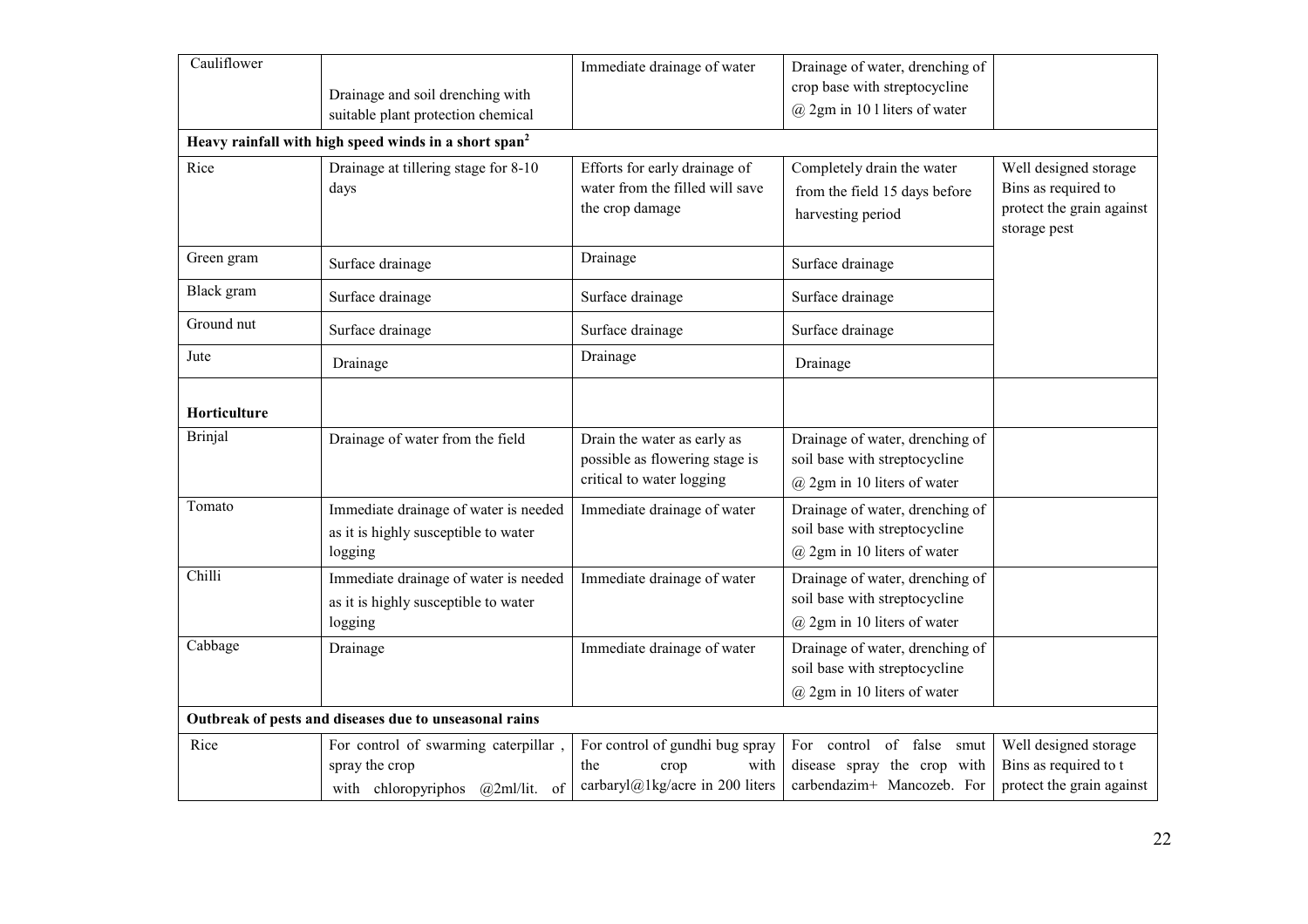| Greengram              | water. For brown spot,<br>Blast spray the crop with tricyclazole<br>$(a)$ 2gm/lit. of water.<br>Aphid, Spray<br>the<br>with<br>crop<br>rogor@2ml/lit of water | of water. For BPH spray the<br>with<br>crop<br>imidiacloprid@50ml/acre.<br>for<br>control of BLB spray the crop<br>with 0.1% plantomycin along<br>with 0.2% copper oxychloride.<br>. YMV, spray the crop with<br>rogor@2ml/lit of water | control of cut worm spray the<br>with<br>crop<br>cypermethrin@1ml/lit of water.<br>Powdery mildew spray the crop<br>with Sulphur $(0.2\%)$ | storage pest |
|------------------------|---------------------------------------------------------------------------------------------------------------------------------------------------------------|-----------------------------------------------------------------------------------------------------------------------------------------------------------------------------------------------------------------------------------------|--------------------------------------------------------------------------------------------------------------------------------------------|--------------|
|                        |                                                                                                                                                               | $-Do-$                                                                                                                                                                                                                                  | or Kerathane $(0.1\%)$                                                                                                                     |              |
| Blackgram<br>Groundnut | $-Do-$<br>Aphid, leaf miner, spray the crop with<br>monocrotophos@2ml/lit of Water.                                                                           | Aphid, leaf<br>minor, spray the<br>with<br>crop<br>monocrotophos@2ml/lit<br>of<br>Water                                                                                                                                                 | $-Do-$<br>Spray 0.25% of Dithane M-45<br>for reducing the incidence<br>of Tikka leaf spot disease.                                         |              |
| Jute                   | Semilooper, caterpillar, spray the crop<br>with endosulfan<br>@2ml/lit of water                                                                               | Wilting, spray the basal portion<br>of the plant with carbendazim $@$<br>0.15%                                                                                                                                                          | Wilting, spray the<br>basal<br>portion of the plant with<br>carbendazim@0.15%                                                              |              |
| Horticulture           |                                                                                                                                                               |                                                                                                                                                                                                                                         |                                                                                                                                            |              |
| <b>Brinjal</b>         | Stem & fruit borer, spray the crop<br>with cartap hydrochloride@2gm/lit of<br>water                                                                           | Wilting, spray the base of the<br>plant with<br>streptocycline@<br>$0.015% +$<br>copper<br>OXV<br>$chloride@0.2\%$<br>in1lit.<br>of<br>water                                                                                            | Stem & fruit borer, spray the<br>crop with malathion@1ml/lit of<br>water                                                                   |              |
| Tomato                 | Aphid,jassid & white fly,spray the<br>crop rogor@2ml/lit. of water.                                                                                           | Fruit borer, spray the crop with<br>carbaryl@2kg/ha.<br>Wilting,<br>spray the base of the plant with<br>streptocycline $(a)$<br>$0.015% +$<br>chloride@0.2%<br>$copper$ $oxy$<br>in1lit. of water                                       | Wilting, spray the base of the<br>plant<br>with streptocycline( $\bar{a}$ ) 0.015%+<br>copper oxy<br>chloride $@0.2\%$<br>in1lit. of water |              |
| Chilli                 | Thrips, spray the crop with Abamectin<br>@400ml/acre                                                                                                          | Bacterial<br>wilt,<br>spray<br>$0.015%$ +<br>streptocycline $(a)$<br>$chloride@0.2\%$<br>$copper$ $oxy$<br>in1lit. of water                                                                                                             | Bacterial<br>wilt,<br>spray<br>0.015<br>$\% +$<br>streptocycline $(a)$<br>$copper$ $oxy$<br>chloride $(a)0.2\%$<br>in1lit. of water        |              |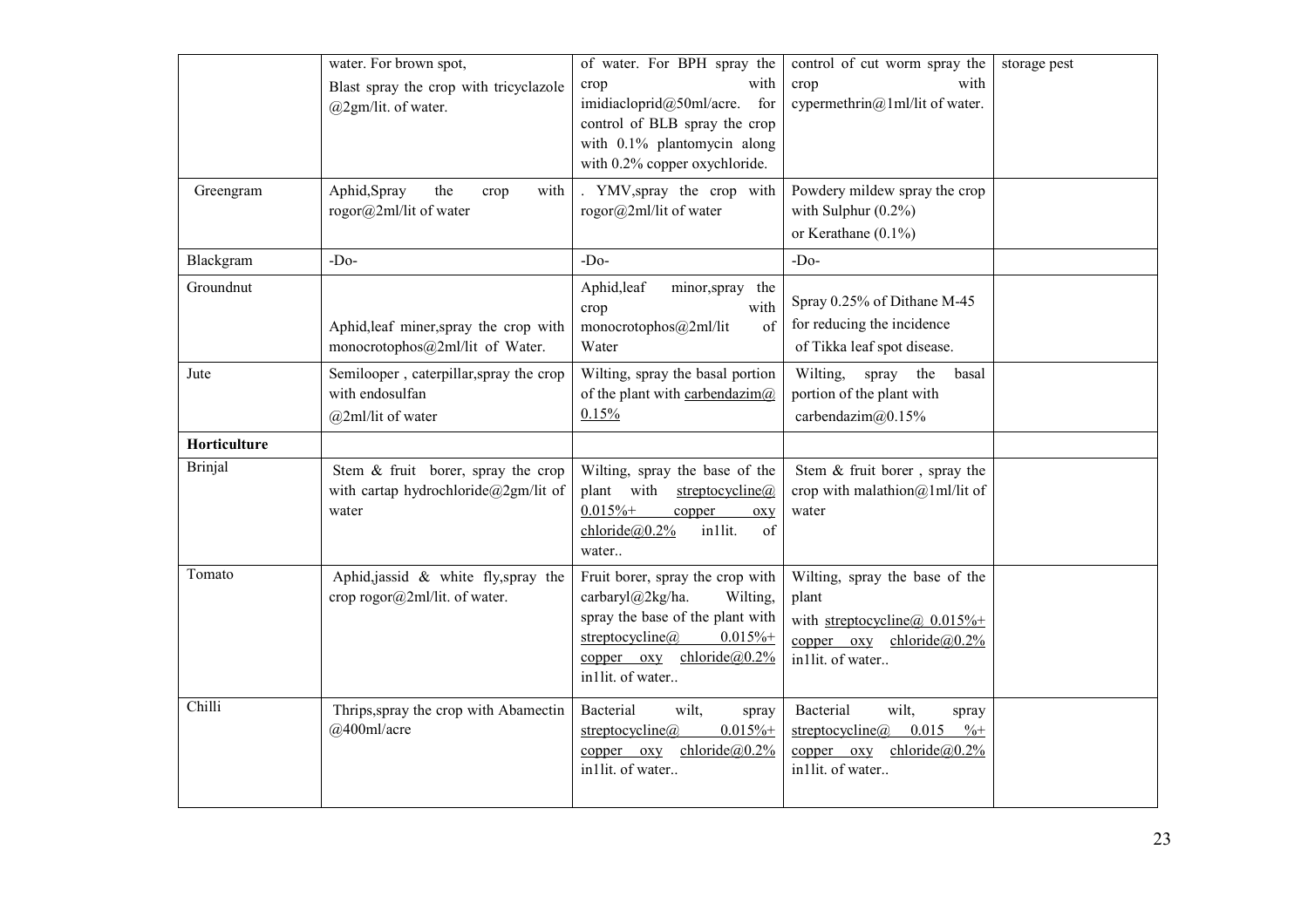| Cabbage     | DBM, spray the crop with endosulphin   Bacterial wilt, spray the crop   For head borer, Spray the crop<br>$\omega$ 2ml/lit of water | $0.015\%$ +<br>streptocycline $\omega$<br>chloride $@0.2\%$<br>copper oxy | with cypermethrin@1ml/lit of<br>water |  |
|-------------|-------------------------------------------------------------------------------------------------------------------------------------|---------------------------------------------------------------------------|---------------------------------------|--|
|             |                                                                                                                                     | in lit. of water                                                          |                                       |  |
| Cauliflower | -Do-                                                                                                                                | -Do-                                                                      | -D <sub>0</sub> -                     |  |

### 2.3 FLOODS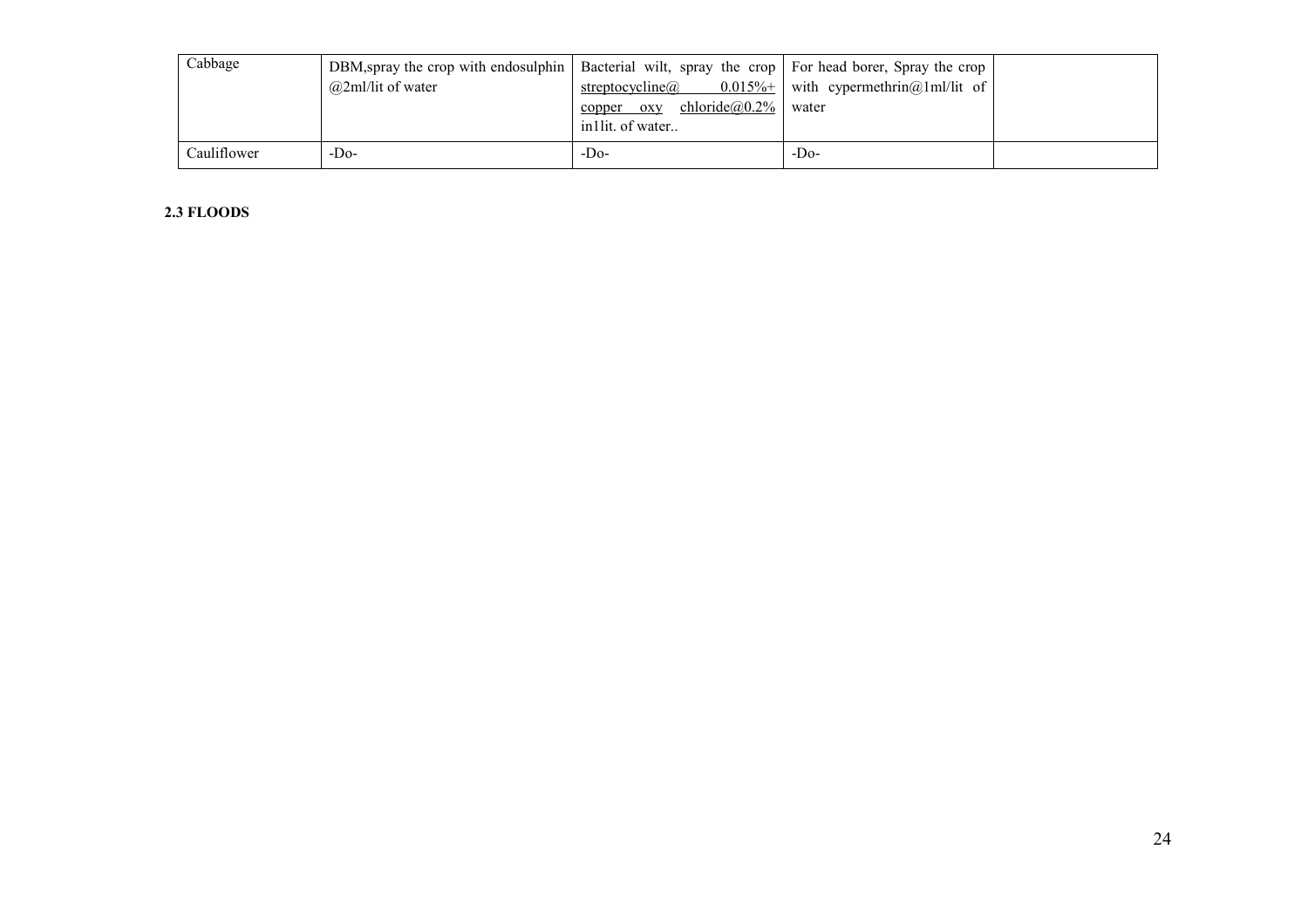| <b>Condition</b>                                        | <b>Suggested contingency measure</b>                                                       |                                                                                                              |                                                                                                                                            |                                                                                             |  |
|---------------------------------------------------------|--------------------------------------------------------------------------------------------|--------------------------------------------------------------------------------------------------------------|--------------------------------------------------------------------------------------------------------------------------------------------|---------------------------------------------------------------------------------------------|--|
| <b>Transient water</b><br>logging/partial<br>inundation | Seedling / nursery stage                                                                   | <b>Vegetative stage</b>                                                                                      | <b>Reproductive stage</b>                                                                                                                  | At harvest                                                                                  |  |
| Rice                                                    | Maintaining nursery of<br>over aged rice seedlings<br>of 45 days to 60 days<br>duration    | Growing<br>logging<br>water<br>varieties<br>resistant<br>like<br>Durga, Sarala, Varshadhan<br>and Hanseswari | Removal of stand from the field in case<br>of stand deposition and planning for<br>alternate crops like sweet potato under<br>zero tillage | Spraying plant growth hormones<br>that<br>prevent<br>premature<br>germination of rice seeds |  |
| Greengram                                               | drainage                                                                                   | drainage                                                                                                     | drainage                                                                                                                                   | D <sub>o</sub> -                                                                            |  |
| Blackgram                                               | drainage                                                                                   | drainage                                                                                                     | drainage                                                                                                                                   | $Do-$                                                                                       |  |
| Horticulture                                            |                                                                                            |                                                                                                              |                                                                                                                                            |                                                                                             |  |
| <b>Brinjal</b>                                          | Drainage of water from<br>the field                                                        | Drain the water as early as<br>possible as flowering stage<br>is critical to water logging                   | Drainage of water, drenching of crop<br>base with streptocycline<br>$(a)$ 2gm in 10 liters of water                                        |                                                                                             |  |
| Tomato                                                  | Immediate drainage of<br>water is needed as it is<br>highly susceptible to<br>waterlogging | Immediate drainage of<br>water                                                                               | Do-                                                                                                                                        | $\ast$                                                                                      |  |
| Chilli                                                  | $Do-$                                                                                      | D <sub>0</sub> -                                                                                             | Do-                                                                                                                                        |                                                                                             |  |
| Continuous<br>submergence<br>for more than 2 days       | Drainage                                                                                   | D <sub>0</sub> -                                                                                             | Do-                                                                                                                                        |                                                                                             |  |
| Rice                                                    | Drainage and soil<br>drenching with suitable<br>plant<br>protection chemical               | Immediate drainage of<br>water                                                                               | Drainage of water, drenching of crop<br>base with streptocycline $(a)$ 2gm in 10<br>liters of water plan for rabi crop sowing              | Spraying plant growth hormones<br>that prevent premature<br>germination of rice seeds       |  |
| Greengram                                               | Drainage                                                                                   | Drainage                                                                                                     | Drainage                                                                                                                                   | Do-                                                                                         |  |
| Blackgram                                               | Drainage                                                                                   | Drainage                                                                                                     | Drainage                                                                                                                                   | Do-                                                                                         |  |
| Horticulture                                            |                                                                                            |                                                                                                              |                                                                                                                                            |                                                                                             |  |
| <b>Brinjal</b>                                          | Drainage of water from<br>the field                                                        | Drain the water as early as<br>possible as flowering stage<br>is critical to water logging                   | Drainage of water, drenching of crop<br>base with streptocycline<br>$(a)$ 2gm in 10 liters of water                                        | 25                                                                                          |  |
| Tomato                                                  | Immediate drainage of                                                                      | Immediate drainage of                                                                                        | Drainage of water, drenching of crop                                                                                                       |                                                                                             |  |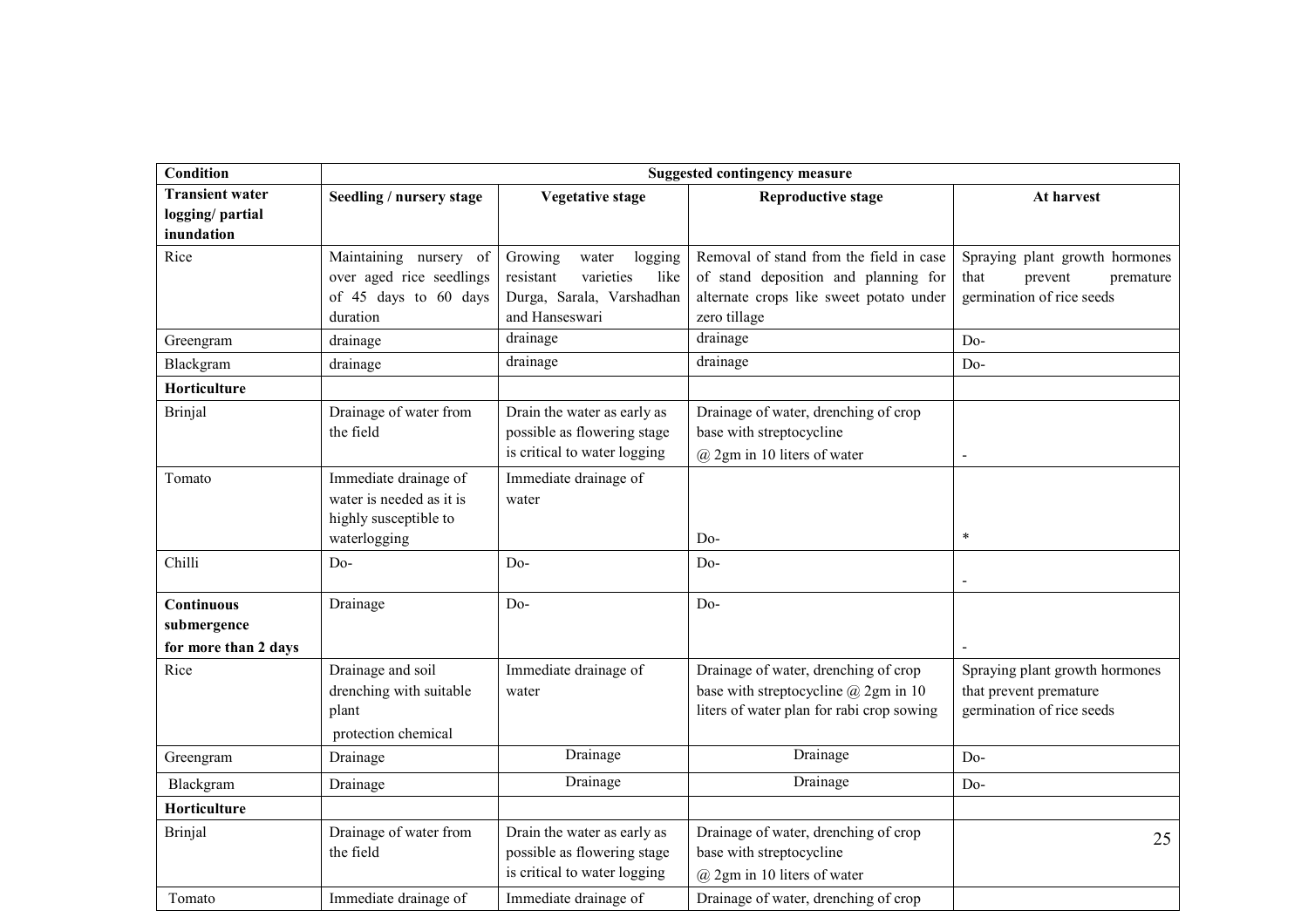|                     | water is needed                                 | water | base with streptocycline        |  |
|---------------------|-------------------------------------------------|-------|---------------------------------|--|
|                     | as it is highly susceptible<br>to water logging |       | $(a)$ 2gm in 10 liters of water |  |
|                     |                                                 |       |                                 |  |
| Chilli              | Do-                                             | Do-   | $Do-$                           |  |
| Sea water intrusion |                                                 |       |                                 |  |
| Rice                | Growing salt tolerant rice                      |       |                                 |  |
|                     | varieties like Lunishree,                       |       |                                 |  |
|                     | $CSR-10$                                        |       |                                 |  |

### 2.4 Extreme events: Heat wave / Cold wave/Frost/ Hailstorm /Cyclone-

| <b>Extreme event type</b>  | Suggested contingency measure <sup>r</sup> |                         |                           |            |  |
|----------------------------|--------------------------------------------|-------------------------|---------------------------|------------|--|
|                            | Seedling / nursery stage                   | <b>Vegetative stage</b> | <b>Reproductive stage</b> | At harvest |  |
| Cyclone                    | Not applicable                             |                         |                           |            |  |
| Hail storm                 | Not applicable                             |                         |                           |            |  |
| Heat wave                  | Not applicable.                            |                         |                           |            |  |
| Cold wave                  | Not applicable                             |                         |                           |            |  |
| Frost                      | Not applicable                             |                         |                           |            |  |
| Sea water intrusion        | Not applicable                             |                         |                           |            |  |
| Pests and disease outbreak | Already covered in above table             |                         |                           |            |  |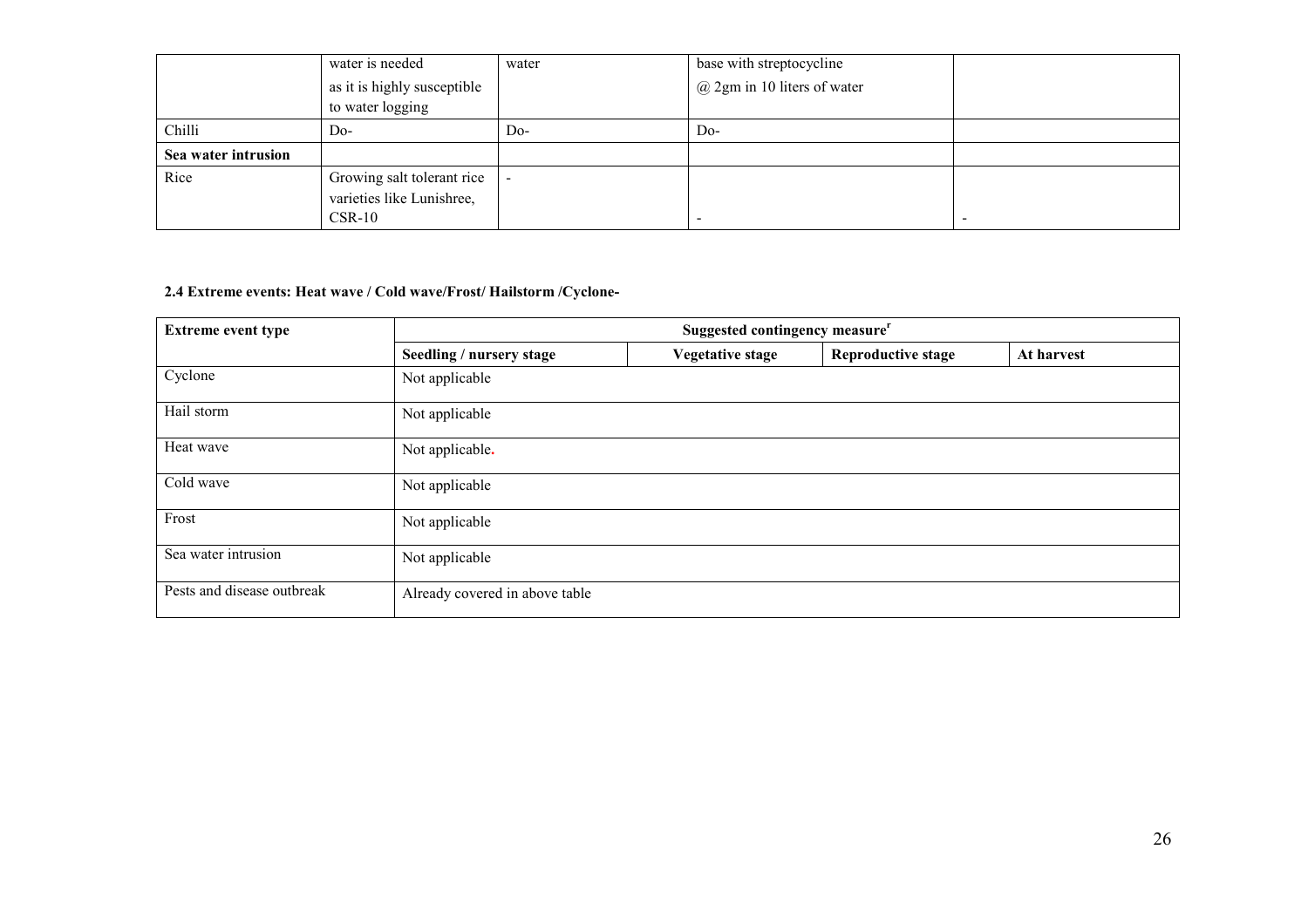### 2.5 Livestock

|                              |                                                                                                                                                                                                                                                                                                                                                                                                                                                                                                                                                                                                                                                                                                                             | <b>Suggested contingency measures</b>                                                                                                                                                                                                                                                                                                                                                                                                                                                                                                                                               |                                                                                                                     |
|------------------------------|-----------------------------------------------------------------------------------------------------------------------------------------------------------------------------------------------------------------------------------------------------------------------------------------------------------------------------------------------------------------------------------------------------------------------------------------------------------------------------------------------------------------------------------------------------------------------------------------------------------------------------------------------------------------------------------------------------------------------------|-------------------------------------------------------------------------------------------------------------------------------------------------------------------------------------------------------------------------------------------------------------------------------------------------------------------------------------------------------------------------------------------------------------------------------------------------------------------------------------------------------------------------------------------------------------------------------------|---------------------------------------------------------------------------------------------------------------------|
|                              | <b>Before the event</b>                                                                                                                                                                                                                                                                                                                                                                                                                                                                                                                                                                                                                                                                                                     | During the event                                                                                                                                                                                                                                                                                                                                                                                                                                                                                                                                                                    | After the event                                                                                                     |
| <b>Drought</b>               |                                                                                                                                                                                                                                                                                                                                                                                                                                                                                                                                                                                                                                                                                                                             |                                                                                                                                                                                                                                                                                                                                                                                                                                                                                                                                                                                     |                                                                                                                     |
| Feed and fodder availability | Encourage perennial fodder production on field<br>bunds and waste lands.<br>Village pasture (grazing) lands should be developed<br>for fodder production.<br>On boundaries of agricultural field trees or shrubs<br>like Sesbania, Subabul, Neem etc should be planted.<br>It is essential to establish fodder bank near forest<br>areas. Provision is also necessary to store surplus<br>crop residues in fodder banks, which can be made<br>available during draught.<br>Excess fodder in flush season can be preserved as<br>hay / silage.<br>possibilities of availability of<br>the<br>Explore<br>unconventional / alternative feed resources during<br>draught.<br>Organizing training programme of persons connected | Utilizing fodder from perennial trees and<br>fodder bank reserves.<br>Transporting excess fodder from adjoining<br>districts.<br>Utilizing the existing crops which fail to<br>grow adequately due to failure of monsoon<br>for feeding of animals.<br>Use of unconventional livestock feed such<br>as sugar cane top, sugar cane bagasse,<br>banana plant Crop residues such as<br>cassiatora water hyacinth and other like<br>tree pods and seeds etc. Improving poor<br>quality roughages by ammonia treatment,<br>urea treatment. Utilization of the fodder<br>stored in silos. | Supplementary feeding of<br>remaining livestock and the<br>replacement stock. Availing<br>Insurance for live-stock. |
|                              | with A.H. on feeding and management of animals<br>during draught.                                                                                                                                                                                                                                                                                                                                                                                                                                                                                                                                                                                                                                                           |                                                                                                                                                                                                                                                                                                                                                                                                                                                                                                                                                                                     |                                                                                                                     |
| Drinking water               | Preserving water in community tanks and ponds etc<br>for drinking purpose by excavation and sanitization<br>of these resources. In addition, wells (bore wells or<br>dug wells) may be constructed ahead of possible                                                                                                                                                                                                                                                                                                                                                                                                                                                                                                        | Using persevered water in the tanks for<br>Wherever<br>drinking.<br>ground<br>water<br>resources are available priority should be<br>given for drinking purpose.                                                                                                                                                                                                                                                                                                                                                                                                                    | Clean drinking water                                                                                                |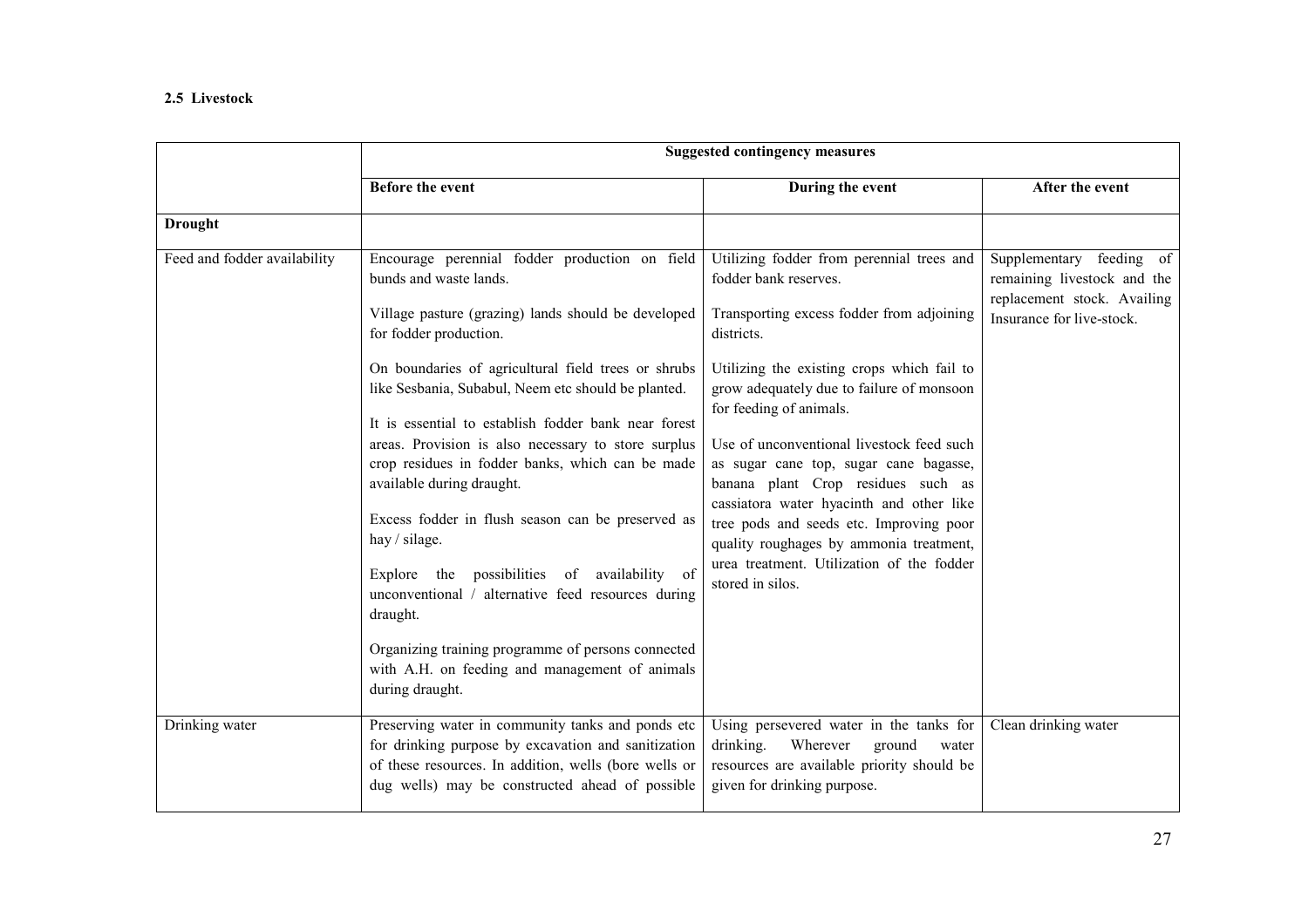|                                        | event of draught.                                                                                                                                                |                                                                                                                                                                                                                                                                                                                                                                                                                                                                                                                                                                                                                                                                                     |                                                                                                 |
|----------------------------------------|------------------------------------------------------------------------------------------------------------------------------------------------------------------|-------------------------------------------------------------------------------------------------------------------------------------------------------------------------------------------------------------------------------------------------------------------------------------------------------------------------------------------------------------------------------------------------------------------------------------------------------------------------------------------------------------------------------------------------------------------------------------------------------------------------------------------------------------------------------------|-------------------------------------------------------------------------------------------------|
| Health<br>disease<br>and<br>management | Veterinary preparedness with vaccine and medicines.                                                                                                              | Conducting animal health camps and<br>treating the affected animals<br>Supplementation of mineral and vitamin<br>mixtures                                                                                                                                                                                                                                                                                                                                                                                                                                                                                                                                                           | Proper disposal<br>of dead<br>animals<br>Availing insurance                                     |
| <b>Floods</b>                          |                                                                                                                                                                  |                                                                                                                                                                                                                                                                                                                                                                                                                                                                                                                                                                                                                                                                                     |                                                                                                 |
| Feed and fodder availability           | Storage of feed. Establish fodder bank near forest<br>areas. Excess fodder in flush season can be preserved<br>as hay/silage.                                    | Priorities animals as suckling animals,<br>suckling animals along with their nursing<br>mothers, producing and working animals,<br>sick and old animals, adult open and non-<br>producing animals as the feed and water<br>may be in short supply.<br>Procured feeds and fodders should be fed<br>to all animals on the order of priority of<br>animals.<br>Straws and stovers that got soaked during<br>floods need not be thrown away out right.<br>They can be fed to animals as long as<br>rotting or fungal growth has not set in.<br>Partial drying choffing and sprinkling<br>concentrate mixture can improve intake<br>and utility. Utilise fodder from perennial<br>trees. | Provision of supplementary<br>feeding<br>(concentrate)<br>Roughage) with vitamin &<br>minerals. |
| Drinking water                         | Large elevated community water tank in every<br>panchyat and sanitation of these water resources.                                                                | Drinking water be made available to the<br>animals in any kind of clean container<br>available with the farmer. Water sources of<br>temples are the ideal sources for drinking<br>of the animals during drought.                                                                                                                                                                                                                                                                                                                                                                                                                                                                    | Provision of clean drinking<br>water. Vaccination of the<br>cattle should be made.              |
| Health<br>and<br>disease<br>management | Keep the emergency service kit (first Aid Requisites)<br>ready always containing Cotton wool, Bandages,<br>Surgical gauze, old cotton sheets, Rubber tubing (for | The team should be well equipped with<br>contingent items like bandages, tourniquet<br>ropes, controlling rope, splints, slings,                                                                                                                                                                                                                                                                                                                                                                                                                                                                                                                                                    | Prompt<br>and<br>appropriate<br>injuries<br>attention<br>to<br>by<br>providing<br>necessary     |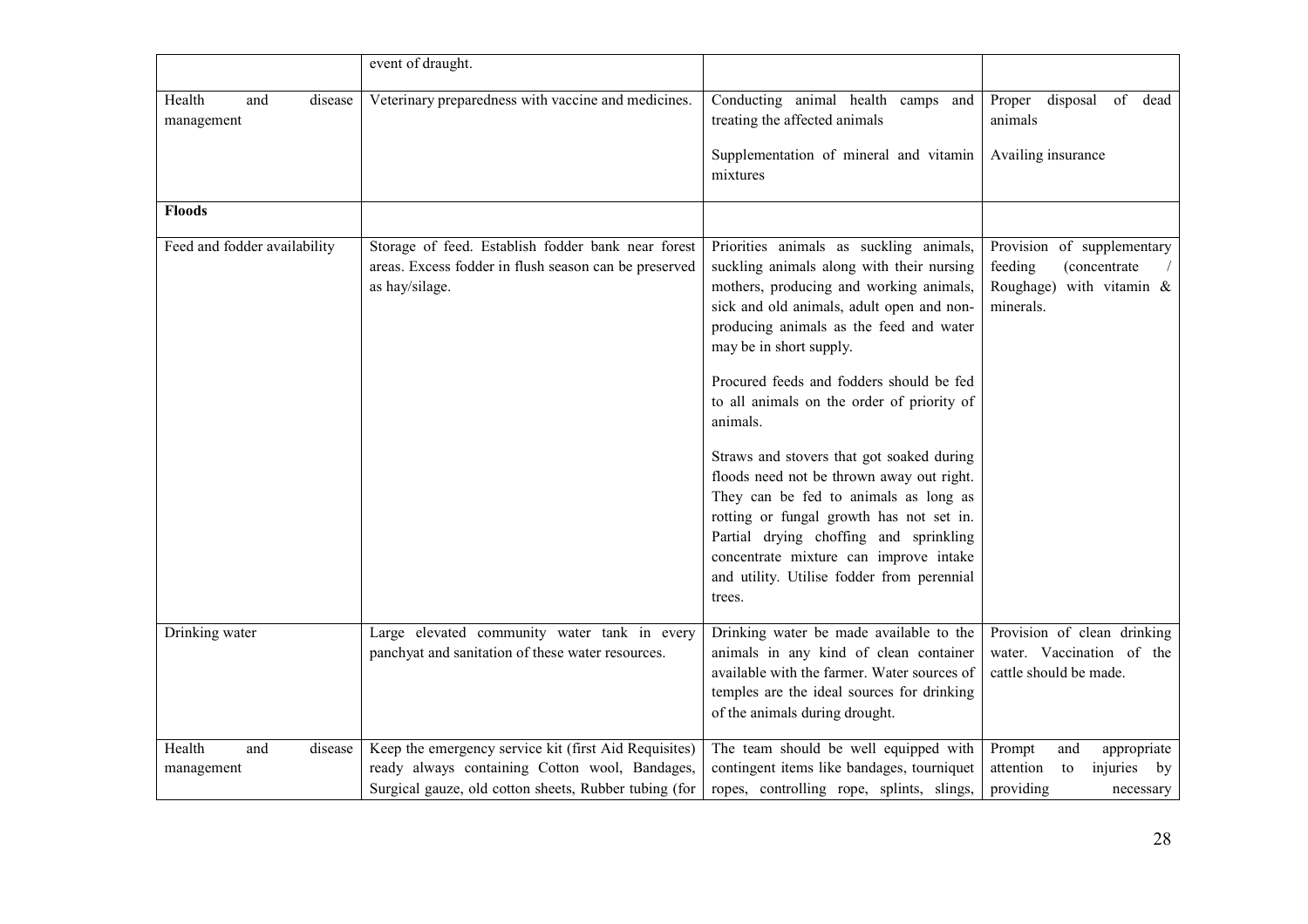|                                         | torniquet), Surgical scissors $-$ Curved and made of<br>stainless steel, Forceps, Splints or Split bamboos (for<br>fractures), Clinical thermometers - two or three,<br>Disinfectants - potassium permanganate, Dettol,<br>Savlon, Tannic acid powder (for poisons) and Jelly<br>(for burns) Antibiotic eye drops, Epsom salts, copper<br>sulphate, Treacle, oil of turpentine (for bloat),<br>Obstetric ropes, chains and hooks, Tincture of iodine,<br>tincture of Benzoin Co.(for wounds), Cotton rope,<br>halters (for restraint), Trocar and canola (for bloat),<br>Pocket Knife (for cutting, strangulating ropes<br>etc.)Training to the farmers for taking care of the<br>animals during flood. | poles and ropes to lift animals. Drugs<br>including<br>painkillers,<br>antiseptics,<br>antibiotics, anti-venom and anti-shock<br>drugs etc. should be adequately available<br>with them.<br>Keep the animals loose in paddock<br>(sheltered or unsheltered) rather keeping<br>them tethered. Campaign and mass<br>vaccination.                                                                                                                                                                                            | medicines to the livestock<br>owners.<br>Vaccination<br>campaign<br>against common endemic<br>diseases of the areas (like<br>H.S. B.Q, Anthrax etc.) must<br>taken up<br>urgently.<br>be<br>Necessary steps should be<br>taken for the control of non-<br>specific<br>digestive<br>and<br>respiratory<br>infections<br>in<br>of<br>consultation<br>local<br>veterinary personals.<br>Improving<br>shed<br>hygiene<br>especially in the<br>farmers<br>household through cleaning<br>disinfection.<br>and<br>Proper<br>disposal of dead animals. |
|-----------------------------------------|---------------------------------------------------------------------------------------------------------------------------------------------------------------------------------------------------------------------------------------------------------------------------------------------------------------------------------------------------------------------------------------------------------------------------------------------------------------------------------------------------------------------------------------------------------------------------------------------------------------------------------------------------------------------------------------------------------|---------------------------------------------------------------------------------------------------------------------------------------------------------------------------------------------------------------------------------------------------------------------------------------------------------------------------------------------------------------------------------------------------------------------------------------------------------------------------------------------------------------------------|------------------------------------------------------------------------------------------------------------------------------------------------------------------------------------------------------------------------------------------------------------------------------------------------------------------------------------------------------------------------------------------------------------------------------------------------------------------------------------------------------------------------------------------------|
| Cyclone<br>Feed and fodder availability | Storage of feed                                                                                                                                                                                                                                                                                                                                                                                                                                                                                                                                                                                                                                                                                         | Use of locally available feed, storing of<br>concentrates, encouraging them to store<br>dry feeds, community feed godown for<br>storing govt. supplied feeds.<br>Priorities animals as suckling animals,<br>suckling animals along with their nursing<br>mothers, producing and working animals,<br>sick and old animals, adult open and non-<br>producing animals as the feed and water<br>may be in short supply.<br>Procured feeds and fodders should be fed<br>to all animals on the order of priority of<br>animals. | Use of locally available feed.<br>Provision of supplementary<br>feeding<br>(concentrate<br>Roughage) with vitamin $\&$<br>minerals.                                                                                                                                                                                                                                                                                                                                                                                                            |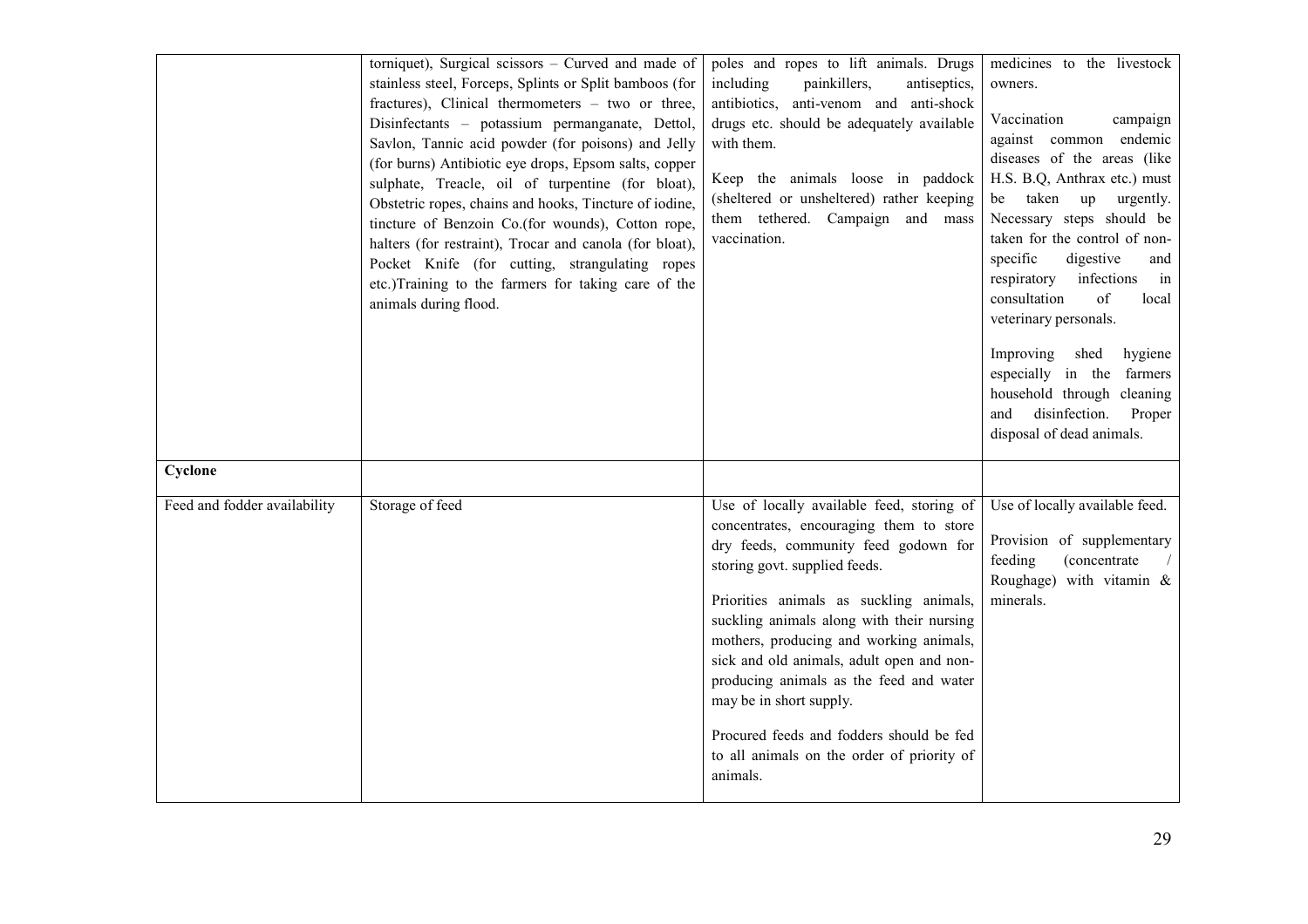| Drinking water                         | Large elevated community water tank in every<br>panchyat                                                                                                                                                                                                                                                                                                                                                                                                                                                                                                                                                                                                                                                                                                                                                                                                                   | Straws and stovers that got soaked during<br>floods need not be thrown away out right.<br>They can be fed to animals as long as<br>rotting or fungal growth has not set in.<br>Partial drying choffing and sprinkling<br>concentrate mixture can improve intake<br>and utility.<br>Chlorination of drinking water.<br>Drinking water be made available to the<br>animals in any kind of clean container                                                              | Chlorination<br>of<br>drinking<br>water.<br>Provision of clean drinking                                                                                                                                                                                                                                                                                                                                                                                                                                                                                                                                                                                      |
|----------------------------------------|----------------------------------------------------------------------------------------------------------------------------------------------------------------------------------------------------------------------------------------------------------------------------------------------------------------------------------------------------------------------------------------------------------------------------------------------------------------------------------------------------------------------------------------------------------------------------------------------------------------------------------------------------------------------------------------------------------------------------------------------------------------------------------------------------------------------------------------------------------------------------|----------------------------------------------------------------------------------------------------------------------------------------------------------------------------------------------------------------------------------------------------------------------------------------------------------------------------------------------------------------------------------------------------------------------------------------------------------------------|--------------------------------------------------------------------------------------------------------------------------------------------------------------------------------------------------------------------------------------------------------------------------------------------------------------------------------------------------------------------------------------------------------------------------------------------------------------------------------------------------------------------------------------------------------------------------------------------------------------------------------------------------------------|
|                                        |                                                                                                                                                                                                                                                                                                                                                                                                                                                                                                                                                                                                                                                                                                                                                                                                                                                                            | available with the farmer.                                                                                                                                                                                                                                                                                                                                                                                                                                           | water.                                                                                                                                                                                                                                                                                                                                                                                                                                                                                                                                                                                                                                                       |
| Health<br>and<br>disease<br>management | Use of preventives like vaccination, deforming of<br>animals.<br>Keep the emergency service kit (first Aid Requisites)<br>ready always containing Cotton wool, Bandages,<br>Surgical gauze, old cotton sheets, Rubber tubing (for<br>torniquet), Surgical scissors - Curved and made of<br>stainless steel, Forceps, Splints or Split bamboos (for<br>fractures), Clinical thermometers - two or three,<br>Disinfectants - potassium permanganate, Acriflvin,<br>Dettol, Savlon, Tannic acid powder (for poisons) and<br>Jelly (for burns) Antibiotic eye drops, Epsom salts,<br>copper sulphate, Treacle, oil of turpentine (for bloat),<br>Obstetric ropes, chains and hooks, Tincture of iodine,<br>tincture of Benzoin Co.(for wounds), Cotton rope,<br>halters(for restraint), Trocar and canola (for bloat),<br>Pocket Knife (for cutting, strangulating ropes etc.) | Vaccination, fast aid treatment.<br>The team should be well equipped with<br>contingent items like bandages, tourniquet<br>ropes, controlling rope, splints, slings,<br>poles and ropes to lift animals. Drugs<br>including<br>painkillers,<br>antiseptics,<br>antibiotics, anti-venom and anti-shock<br>drugs etc. should be adequately available<br>with them.<br>Keep the animals loose in paddock<br>(sheltered or unsheltered) rather keeping<br>them tethered. | Conducing health camp at<br>regular<br>interval<br>against<br>diarrhea.<br>Prompt<br>and<br>appropriate<br>attention<br>injuries by<br>to<br>providing<br>necessary<br>medicines to the livestock<br>owners.<br>Vaccination<br>campaign<br>endemic<br>against common<br>diseases of the areas (like<br>H.S. B.Q, Anthrax etc.) must<br>taken<br>up<br>urgently.<br>be<br>Necessary steps should be<br>taken for the control of non-<br>specific<br>digestive<br>and<br>infections<br>respiratory<br>in<br>consultation<br>of<br>local<br>veterinary personals.<br>Improving<br>shed<br>hygiene<br>especially in the<br>farmers<br>household through cleaning |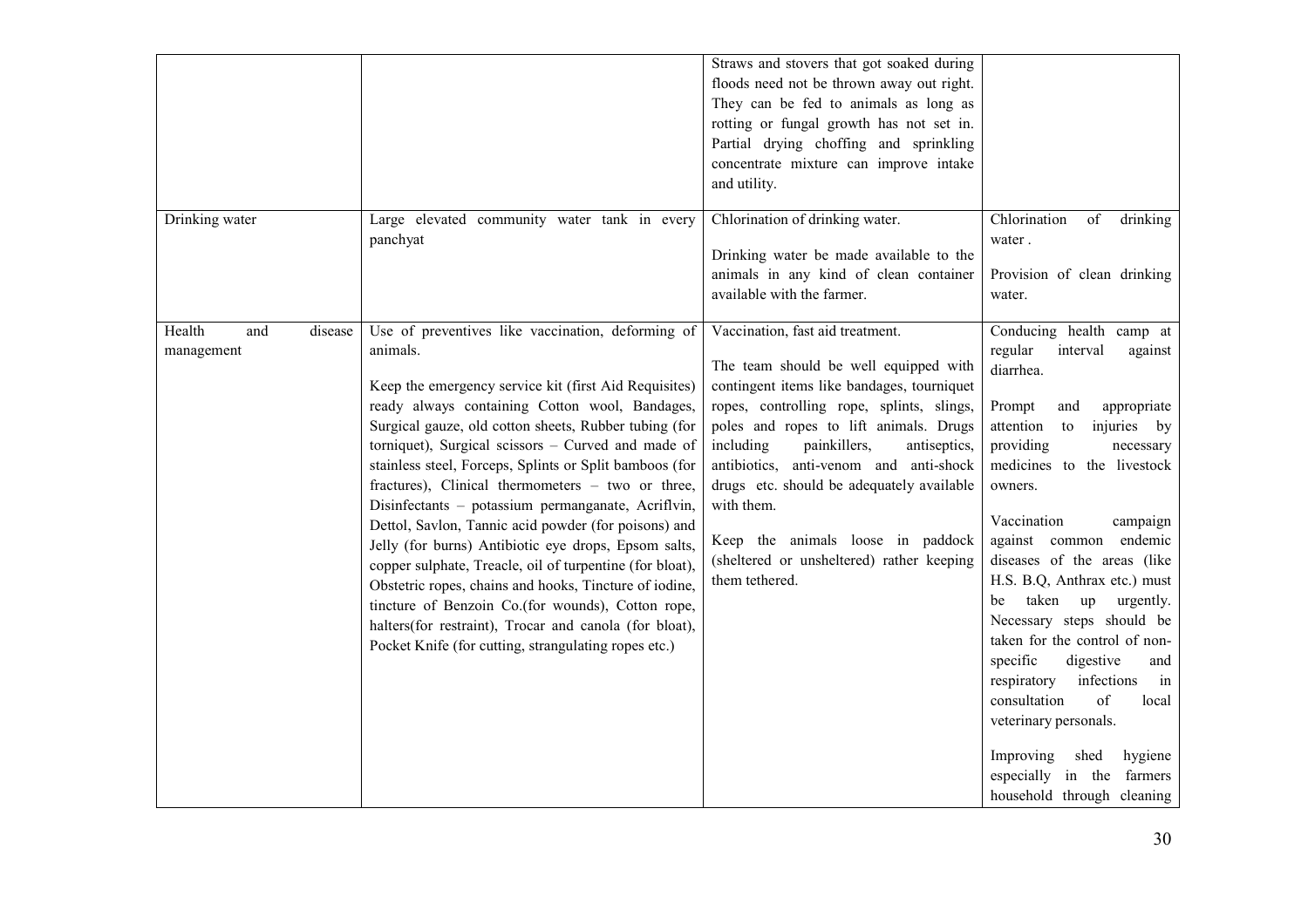|                          |                                                                                                    |                                                                             | and disinfection                      |
|--------------------------|----------------------------------------------------------------------------------------------------|-----------------------------------------------------------------------------|---------------------------------------|
| Heat wave and cold wave  |                                                                                                    |                                                                             |                                       |
| Shelter/environment      | Community shelter home.                                                                            | Plantation around the shed                                                  | Washing<br>wallowing                  |
| management               | Proper sheltering / housing white painting outside the<br>roof and black painting inside the roof. | Creating water bodies within the shed.<br>Provision of cool drinking water. | splashing<br>sprinkling/<br>showering |
| Health<br>and<br>disease | Creating awareness regarding preventions of heat                                                   | Protection of dry / milch cows/ buffaloes/                                  | Conducting health camp                |
| management               | stroke                                                                                             | breeding bulls and teasers against thermal                                  |                                       |
|                          |                                                                                                    | stress. Grazing should be done early in the                                 |                                       |
|                          |                                                                                                    | morning and in the afternoon.                                               |                                       |

### 2.3.1 Poultry

|                               | <b>Suggested contingency measures</b>       |                                      |                                          |
|-------------------------------|---------------------------------------------|--------------------------------------|------------------------------------------|
|                               | <b>Before the event</b>                     | During the event                     | After the event                          |
| <b>Drought</b>                |                                             |                                      |                                          |
| Storage of feed ingredients   | Ensure procurement of feed ingredients      | Feed supplementation will be made to | Attempt will be made for available of    |
|                               | sufficient ahead                            | the farms                            | feed ingredient or compound feed to      |
|                               |                                             |                                      | the farmers                              |
| Drinking water                | ensuring<br>for<br>Check<br>water<br>source | Attempt will be made to provide      | Availability of water will be ensured    |
|                               | sufficient<br>portable<br>during<br>water   | sanitized drinking water             | by digging of bore well                  |
|                               | draught                                     |                                      |                                          |
| Health and disease management | of<br>Procurement<br>vaccines<br>and        | Continue feeding of antistress agent | $\blacksquare$                           |
|                               | medicines and antistress agent.             |                                      |                                          |
|                               | Feeding antibiotics                         |                                      |                                          |
|                               | Procurement of litter materials             |                                      |                                          |
| <b>Floods</b>                 |                                             |                                      |                                          |
| Storage of feed ingredients   | Ensure procurement of feed ingredients      | Supply the compound feed to the      | Supply will continued till the situation |
|                               | compound feed sufficient ahead as           | poultry farm under submerged area    | is under control                         |
|                               | feed supply to the farm will hamper         |                                      |                                          |
|                               | due to submergence of the connecting        |                                      |                                          |
|                               | roads                                       |                                      |                                          |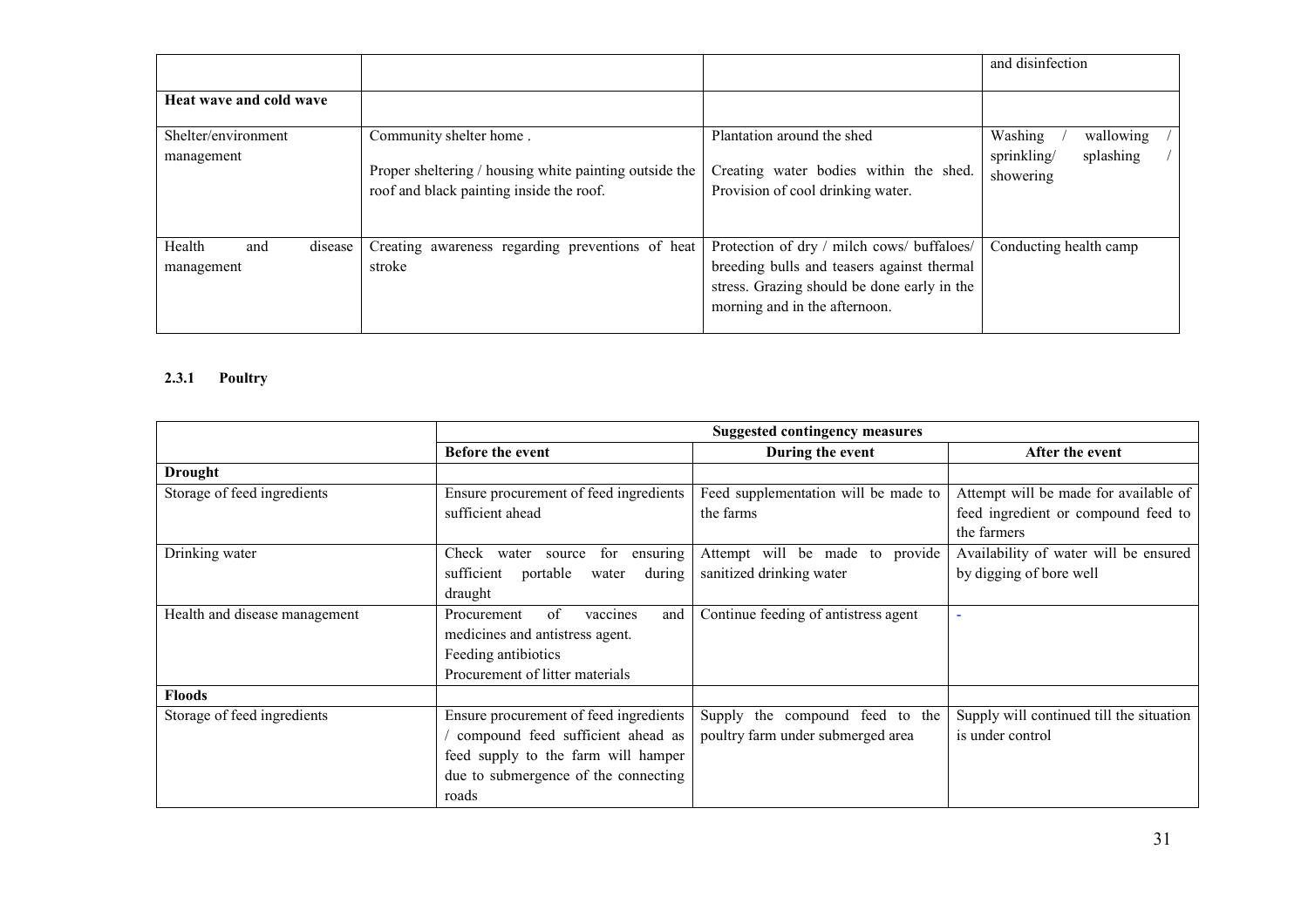| Drinking water                 | Protect the<br>from<br>water<br>sources | Attempt will be made to provide         | Water sources will sanitized with        |
|--------------------------------|-----------------------------------------|-----------------------------------------|------------------------------------------|
|                                | submergence.                            | sanitized drinking water                | bleaching powder or any water            |
|                                |                                         |                                         | sanitizer                                |
| Health and disease management  | Procurement<br>of<br>vaccines<br>and    | Continue feeding antibiotics            | Disinfection of the farm premises.       |
|                                | medicines.                              | Prevent entrance of flood water to the  | Feeding antibiotics And deworming.       |
|                                | Feeding antibiotics                     | shed                                    | Replace wet litter                       |
|                                | Procurement of litter materials         | Replace wet litter                      | Disinfection of sheds. Proper disposal   |
|                                |                                         | Proper disposal of dead birds if any    | of dead birds if any                     |
| cyclone                        |                                         |                                         |                                          |
| Storage of feed ingredients    | Procurement of feed                     | Supply the compound feed to the         | Supply will continued till the situation |
|                                |                                         | poultry farm under cyclone affected     | is under control                         |
|                                |                                         | area                                    |                                          |
| Drinking water                 | Protect<br>from<br>water<br>resources   | Attempt will be made to provide         | Water sources will sanitized with        |
|                                | submergence and contamination.          | sanitized drinking water                | bleaching powder or any water            |
|                                |                                         |                                         | sanitizer                                |
| Health and disease management  | Procurement of medicine and vaccine     | Vaccination of birds against different  | Water sources will sanitized with        |
|                                |                                         | diseases                                | bleaching powder or any water            |
|                                |                                         | Provision should be made for available  | sanitizer                                |
|                                |                                         | of sanitized water                      |                                          |
| <b>Heat wave</b>               |                                         |                                         |                                          |
| Shelter/environment management | Pruning of big trees in the farm.       | Attempt will be made for cooling of     | Provision should be made to ensure       |
|                                | Putting curtains on open sides of the   | poultry shed by adapting different      | proper ventilation to the house          |
|                                | shed.                                   | cooling methods                         |                                          |
|                                | Procurement of electrical accessories   | Thickness of litter should be reduced   |                                          |
|                                | Providing shed to poultry houses.       | Ventilation to the house should be      |                                          |
|                                | Providing proper ventilation.           | increased by providing ceiling fans and |                                          |
|                                |                                         | exhaust fan                             |                                          |
| Health and disease management  | Procurement of Antistress drugs         | Supplementation of antistress drug      | Vaccination of birds against RD          |
| <b>Cold wave</b>               |                                         |                                         |                                          |
| Shelter/environment management | Procurement of curtains to cover open   | Close the open sides of the shed by     | Remove the curtains.                     |
|                                | sides of the shed.                      | curtain in such a way that ventilation  | Discontinue heating.                     |
|                                | Heating arrangement kept ready          | should not be hampered.                 |                                          |
|                                |                                         | Provide heat if necessary depending on  |                                          |
|                                |                                         | the temperature and age of the birds    |                                          |
| Health and disease management  | Procurement of Antistress drugs and     | Feeding of antistress drugs in drinking | Vaccination against IBD and RD           |
|                                | vaccine                                 | water Vaccination with fowl pox         |                                          |

<sup>a</sup>Based on forewarning wherever available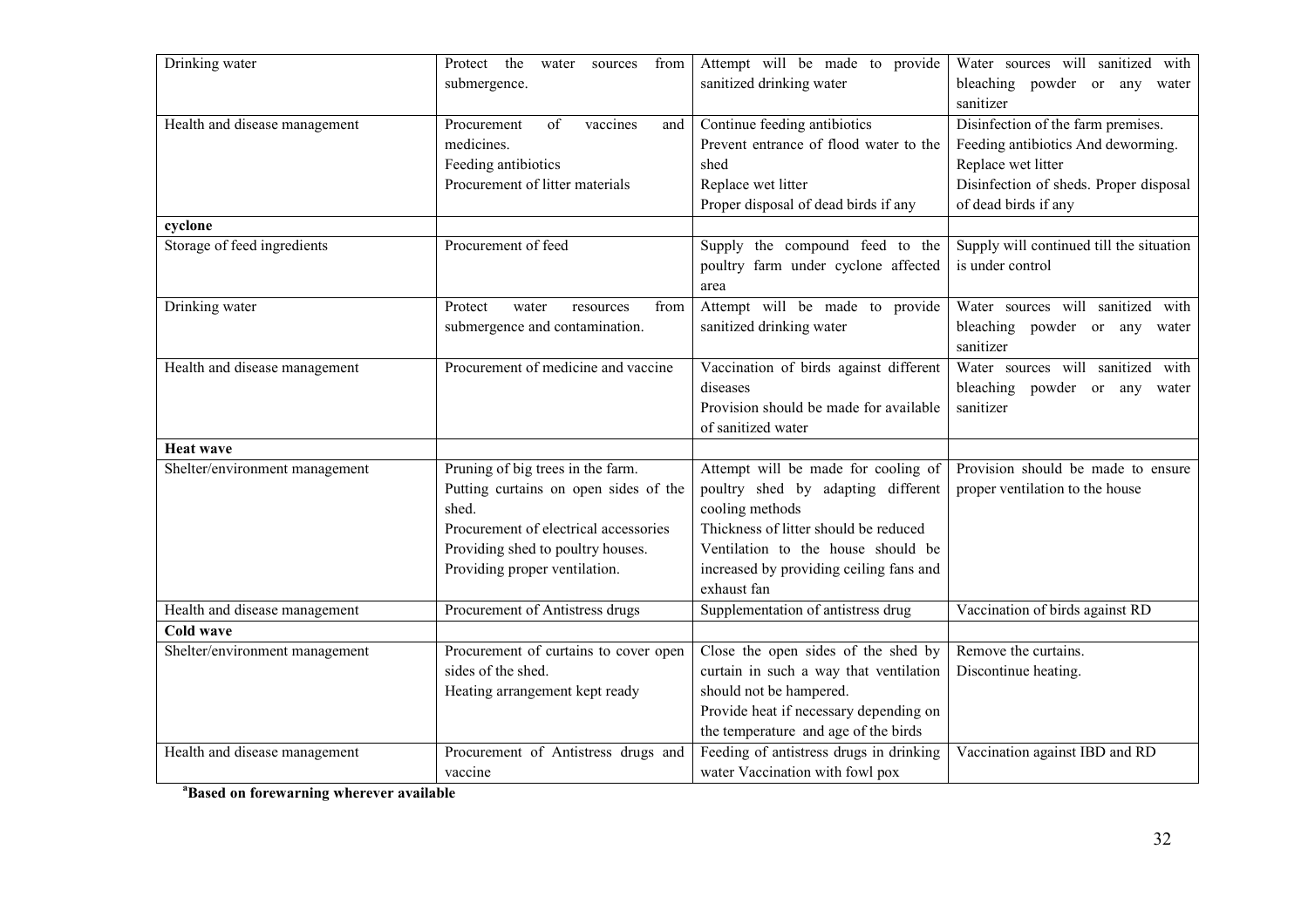## 2.3.2 Fisheries

|                                                                           |                                                                                                                                                                                                                            | <b>Suggested contingency measures</b>                                                                 |                                                                                                                                                                                             |
|---------------------------------------------------------------------------|----------------------------------------------------------------------------------------------------------------------------------------------------------------------------------------------------------------------------|-------------------------------------------------------------------------------------------------------|---------------------------------------------------------------------------------------------------------------------------------------------------------------------------------------------|
|                                                                           | Before the event <sup>a</sup>                                                                                                                                                                                              | During the event                                                                                      | After the event                                                                                                                                                                             |
| <b>Drought</b>                                                            |                                                                                                                                                                                                                            |                                                                                                       |                                                                                                                                                                                             |
| Shallow water in ponds due to insufficient<br>rains/inflows               | 1. Restricted release of water from<br>reservoir.<br>2.<br>Supplementary water harvest<br>structures like pond and tanks has to<br>be developed.<br>3. Renovation and maintenance of<br>existing water harvest structures. |                                                                                                       |                                                                                                                                                                                             |
| Impact of heat and salt load build up in<br>ponds/change in water quality | 1. Prepare to release water into the<br>habitat.                                                                                                                                                                           | 1. Mixing of water from the water<br>harvest structure like ponds and tanks<br>into the fish habitat. | Monitoring the water quality and<br>health of aquatic organisms.                                                                                                                            |
| Floods                                                                    |                                                                                                                                                                                                                            |                                                                                                       |                                                                                                                                                                                             |
| Inundation with flood water                                               | 1. Strengthening and increase in dyke<br>height.<br>2. This should be constructed with<br>inlet and out let facility.                                                                                                      | 1. Net enclosure should be provided<br>over the dyke to prevent the escape of<br>fish from pond.      | 1. Repairing and strengthening of<br>dyke if required.                                                                                                                                      |
| Water contamination and changes in BOD                                    | 1. Application of lime.                                                                                                                                                                                                    | ÷.                                                                                                    | 1. Application of lime and geolite.<br>2. Application of Alum.<br>3. Application of KMnO4                                                                                                   |
| Health and disease management                                             | 1. Application of lime                                                                                                                                                                                                     | ÷                                                                                                     | 1. Application of lime and KMnO4.<br>2. Assessment of the health status of<br>fish and accordingly control measure<br>should be taken.<br>3. Control on transport of brooders<br>and seeds. |
| cyclone                                                                   |                                                                                                                                                                                                                            |                                                                                                       | Stocking, Yearling culture                                                                                                                                                                  |
| Over flow/ flooding of ponds                                              | 1. Strengthening and increase in dyke<br>height.<br>2. This should be constructed with<br>inlet and out let facility.                                                                                                      | 1. Net enclosure should be provided<br>over the dyke to prevent the escape of<br>fish from pond.      | 1. Repairing and strengthening of<br>dyke if required.                                                                                                                                      |